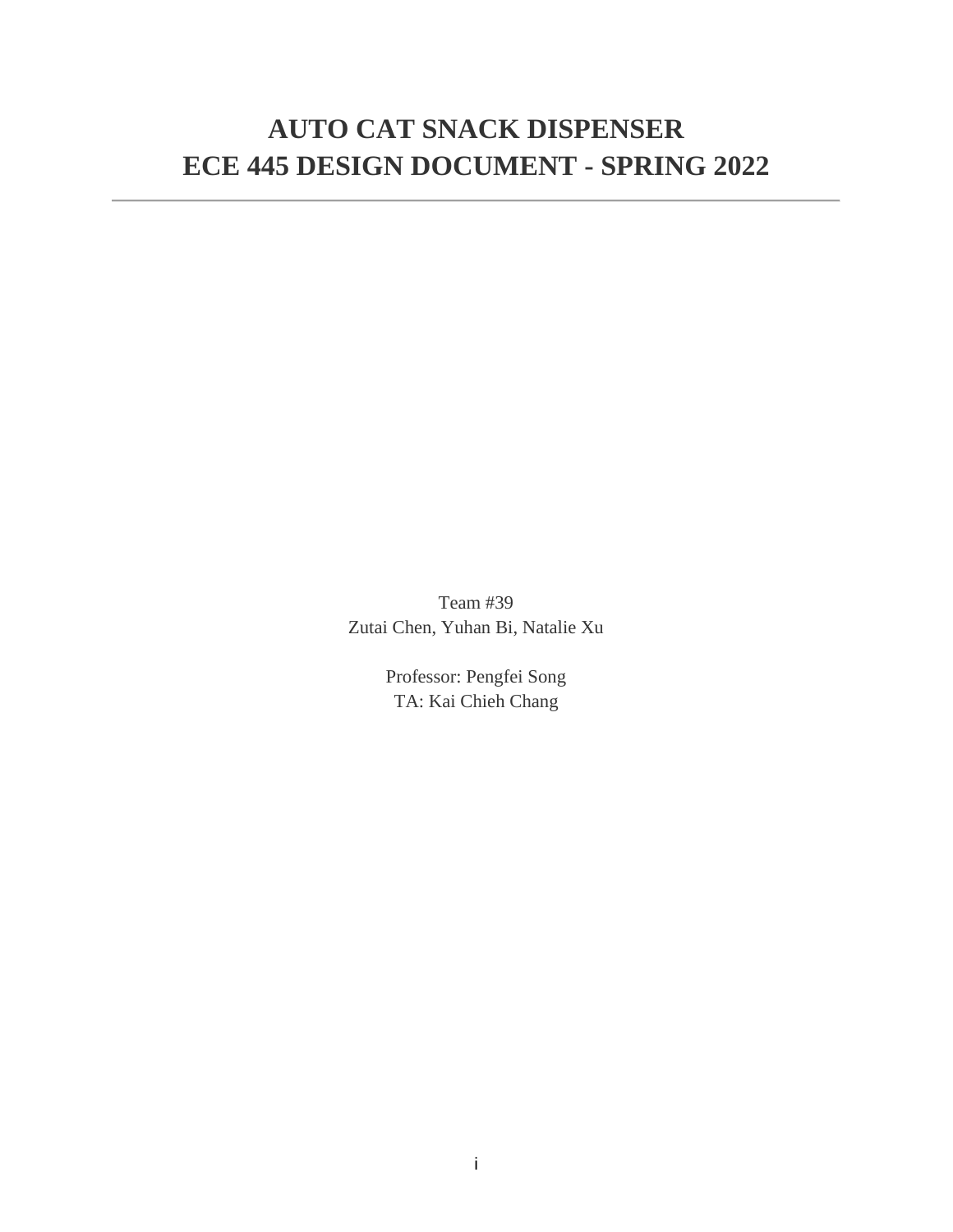# **Contents**

| 2. Design $\cdots$ $\cdots$ $\cdots$ $\cdots$ $\cdots$ $\cdots$ $\cdots$ $\cdots$ $\cdots$ $\cdots$ $\cdots$ $\cdots$ $\cdots$ $\cdots$ $\cdots$ $\cdots$ $\cdots$ $\cdots$ $\cdots$ $\cdots$ $\cdots$ $\cdots$ $\cdots$ $\cdots$ $\cdots$ $\cdots$ $\cdots$ $\cdots$ $\cdots$ $\cdots$ $\cdots$ $\cdots$ $\cdots$ $\cdots$ $\cdots$ |  |
|--------------------------------------------------------------------------------------------------------------------------------------------------------------------------------------------------------------------------------------------------------------------------------------------------------------------------------------|--|
|                                                                                                                                                                                                                                                                                                                                      |  |
|                                                                                                                                                                                                                                                                                                                                      |  |
|                                                                                                                                                                                                                                                                                                                                      |  |
|                                                                                                                                                                                                                                                                                                                                      |  |
| 2.3.2 Subsystem 2: Movement Detection Unit  10-16                                                                                                                                                                                                                                                                                    |  |
|                                                                                                                                                                                                                                                                                                                                      |  |
|                                                                                                                                                                                                                                                                                                                                      |  |
|                                                                                                                                                                                                                                                                                                                                      |  |
|                                                                                                                                                                                                                                                                                                                                      |  |
|                                                                                                                                                                                                                                                                                                                                      |  |
|                                                                                                                                                                                                                                                                                                                                      |  |
|                                                                                                                                                                                                                                                                                                                                      |  |
|                                                                                                                                                                                                                                                                                                                                      |  |
|                                                                                                                                                                                                                                                                                                                                      |  |
|                                                                                                                                                                                                                                                                                                                                      |  |
|                                                                                                                                                                                                                                                                                                                                      |  |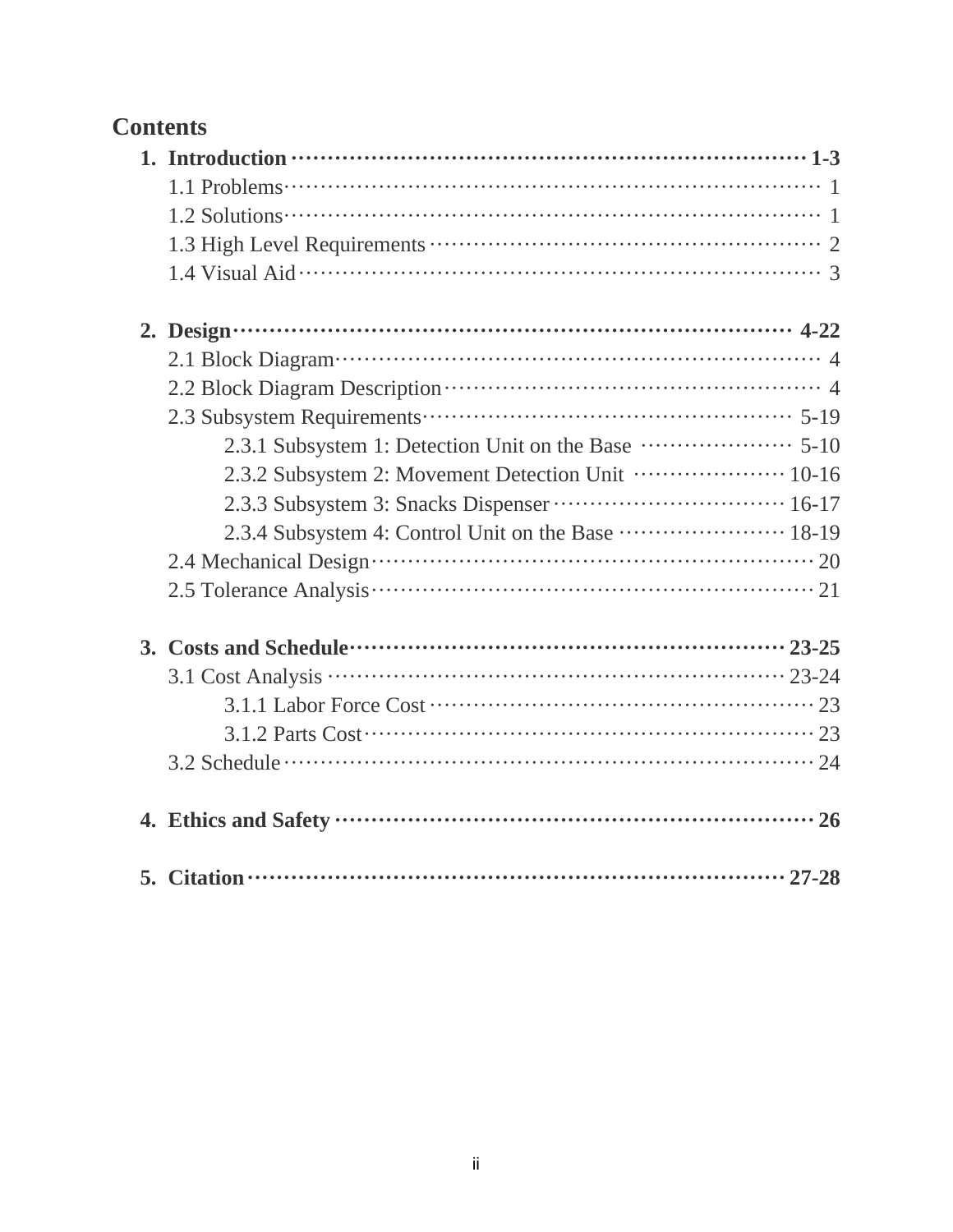## **1 Introduction**

#### **1.1 Problem**

When people are not at home, pet cats may get bored and hungry. Although there are various independent feeders and toys on the market, there isn't a device that can cheer cats up, feed them remotely, and ensure enough exercise for cats all at the same time.

Most of the feeders on the market are designed to dispense food-based either on the remote command of the owners or the request of cats themselves. Feeders, based solely on cats' demands, may cause cats to overeat and gain unhealthy diet habits. Other feeders, which require owners to manually feed their cats on remote control, can be inconvenient when owners are not able to stay active.

Therefore, an auto feeder, which can keep track of the amount of cats' exercise and play with cats, is needed.

## **1.2 Solution**

To solve the problem, we plan to design an auto cat snack dispenser and exercise machine. This cat feeder toy project involves three crucial parts: a special collar placed on cats, a dispenser put on the ground, and laser pointer attached to a mechanical arm connected to the base of the dispenser. Our snack dispenser can

1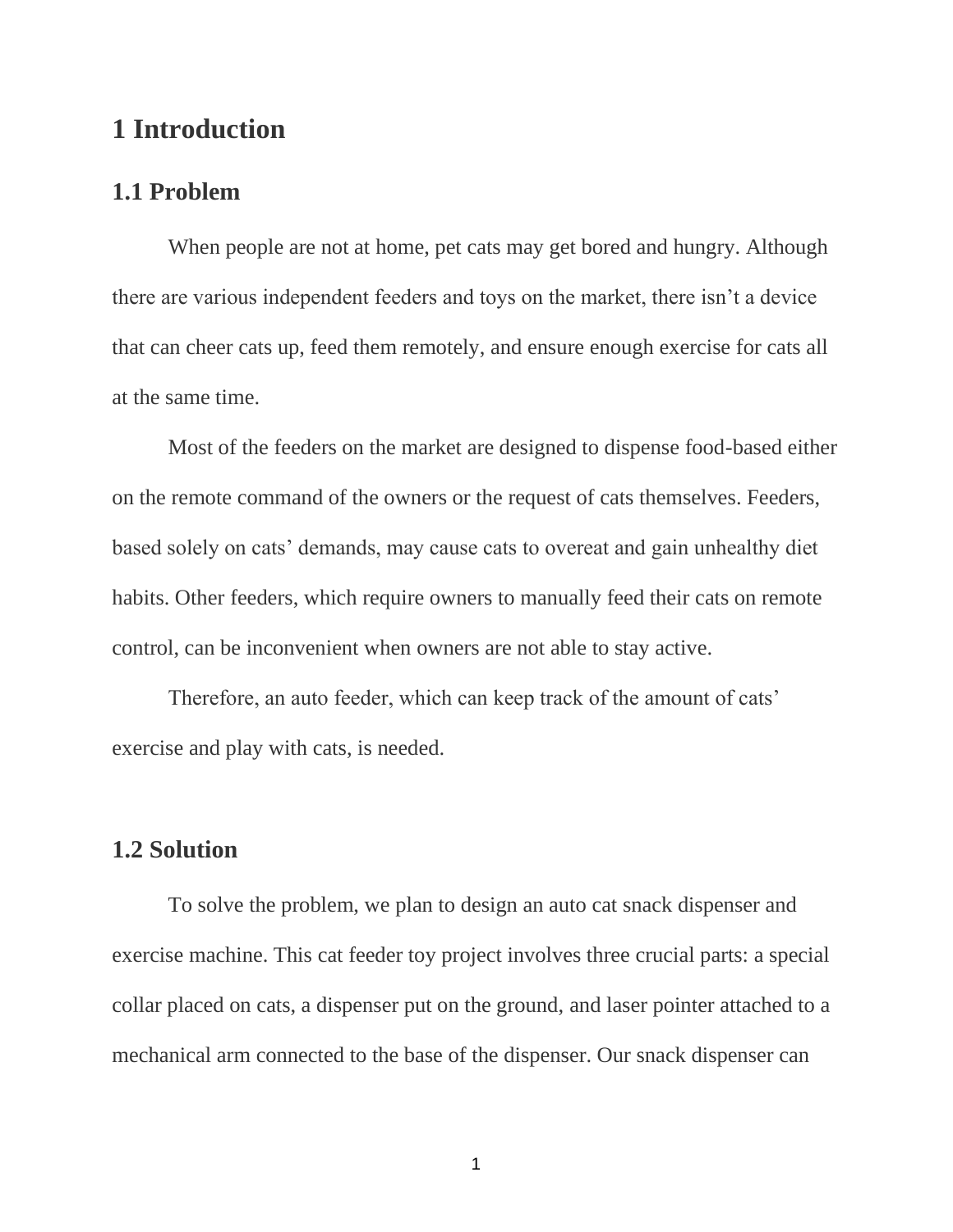attract cats' attention and lead them to do exercise, and it can also detect cats' movements and record how much exercise cats have done.

We will connect an infrared sensor *(IR)* right under the dispenser. Once cats are hungry and approach their bowl, the IR sensor will detect it and send the data to the microcontroller unit (MCU).

The laser pointer attached on the mechanical arm will then start to work, and at the same time, the inertial measurement unit (IMU) in the special collar will also begin to record cats' movements. Once enough exercise is done, the IMU will send the data back to the microcontroller unit and tell the dispenser to drop some amount of snacks.

The whole device will halt for a period of time until the next activation.

#### **1.3 High-Level Requirements List**

- We are using a battery to power the collar. The IMU needs to stay at low power consumption mode (0W power consumption) before the entertainment unit activates. It should not start to record data until the infrared sensor detects cats' movement.
- The MCU in the motion detection unit should at least provide an output that achieves 80% accuracy. The accuracy is calculated by:  $Accuracy =$  $|recorded # of times - actual # of times |/actual # of times.$

2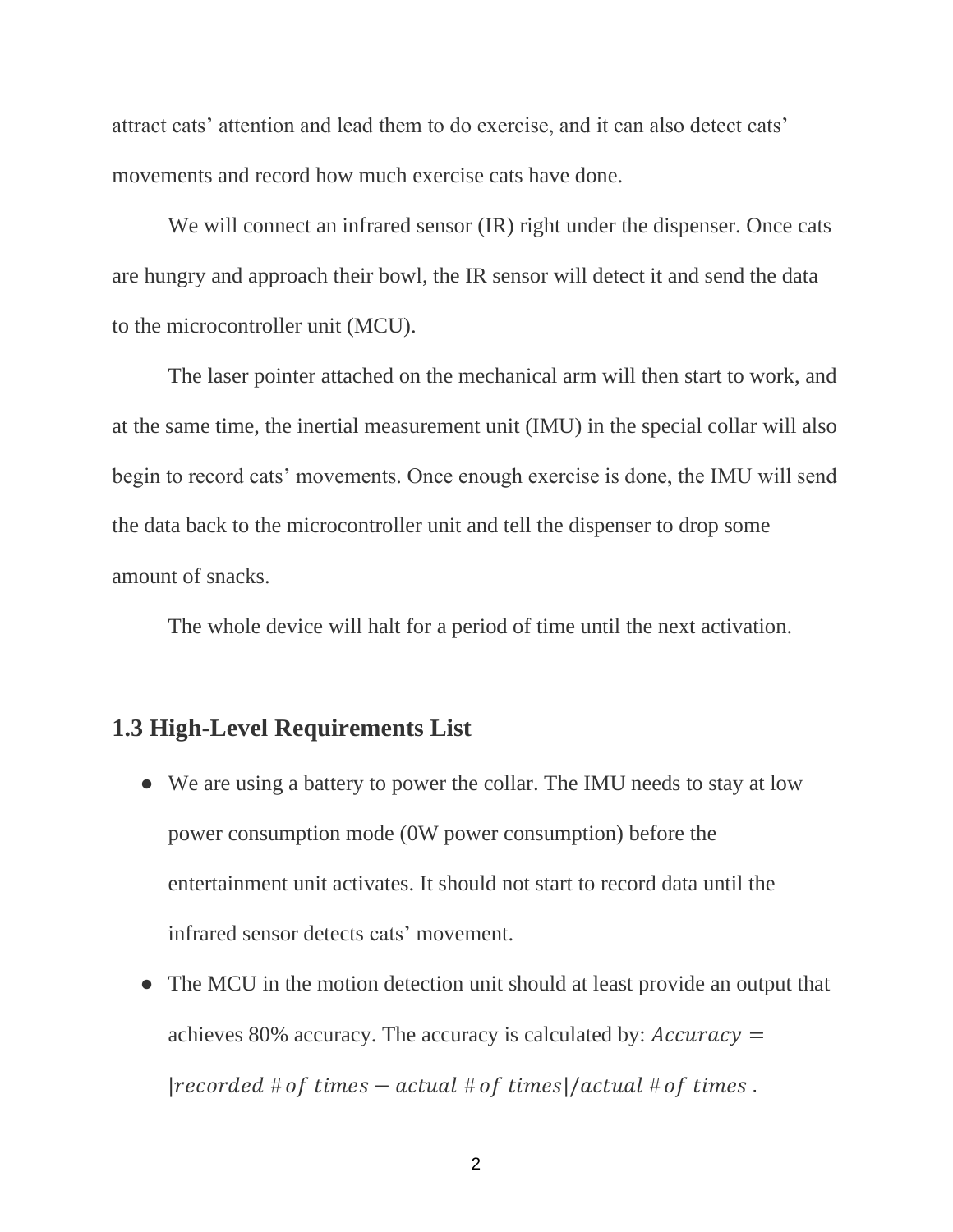The 'time' in the equation stands for the times that the IMU records an acceleration which is above the set threshold.

• The infrared sensor is placed near the bowl and below the dispenser. When cats are eating snacks, they may accidentally activate the whole system again. To avoid this situation, once the dispenser drops snacks, the whole system needs to halt for at least three minutes to start the next activation.

# **1.4 Visual Aid**



Figure 1. Physical Design of Auto Cat Snack Dispenser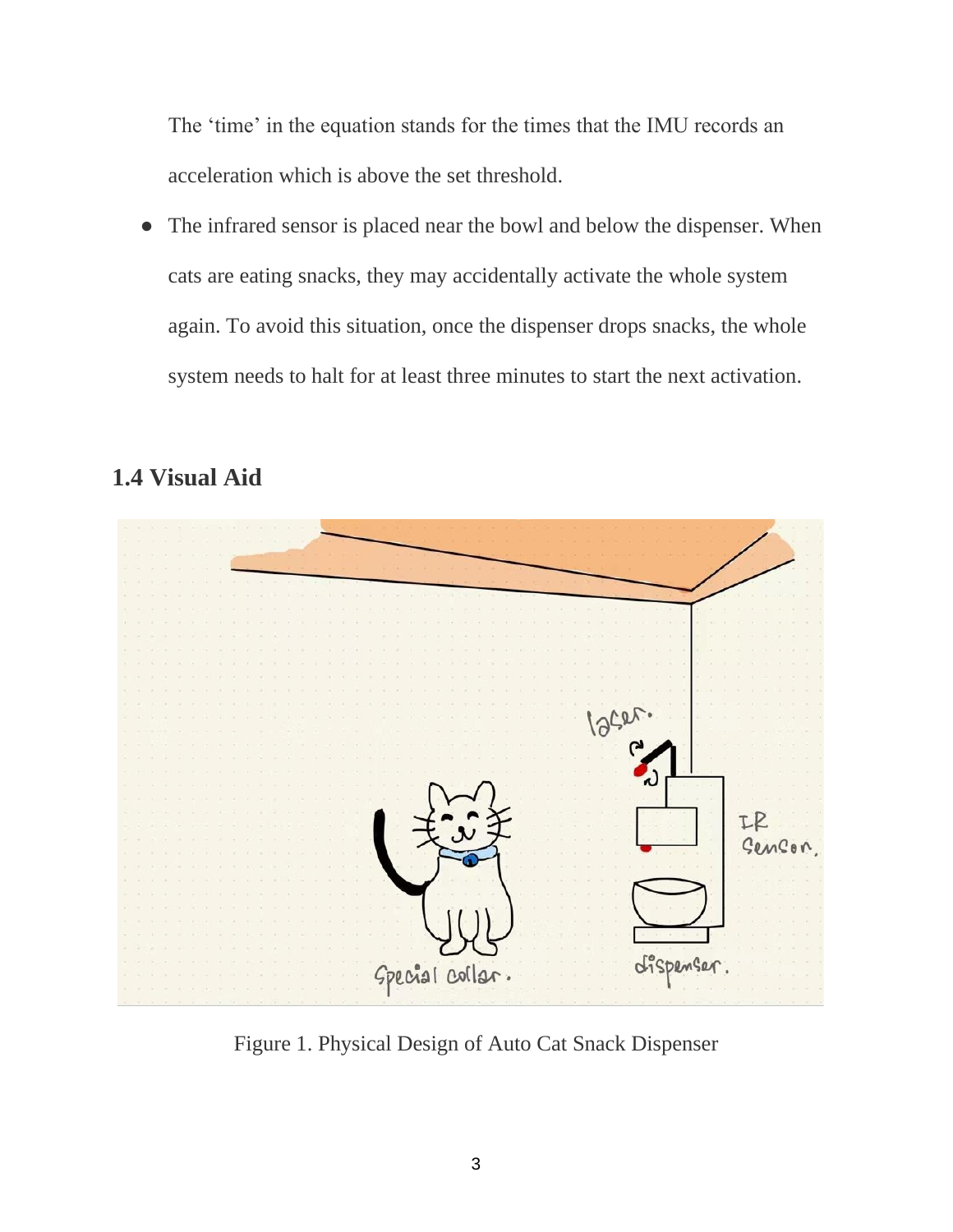## **2 Design**

## **2.1 Block Diagram**



Figure 2. Block Diagram of Auto Cat Snack Dispenser

### **2.2 Block Diagram Description**

To successfully operate our device, our auto cat snack dispenser is composed of four units. The four units are the motion detection unit (the special collar on cats), the entertainment unit (the laser pointer attached to the mechanical arm), the dispenser unit (the dispenser on the ground), and the control unit. The control unit is composed of an MCU and Bluetooth chip.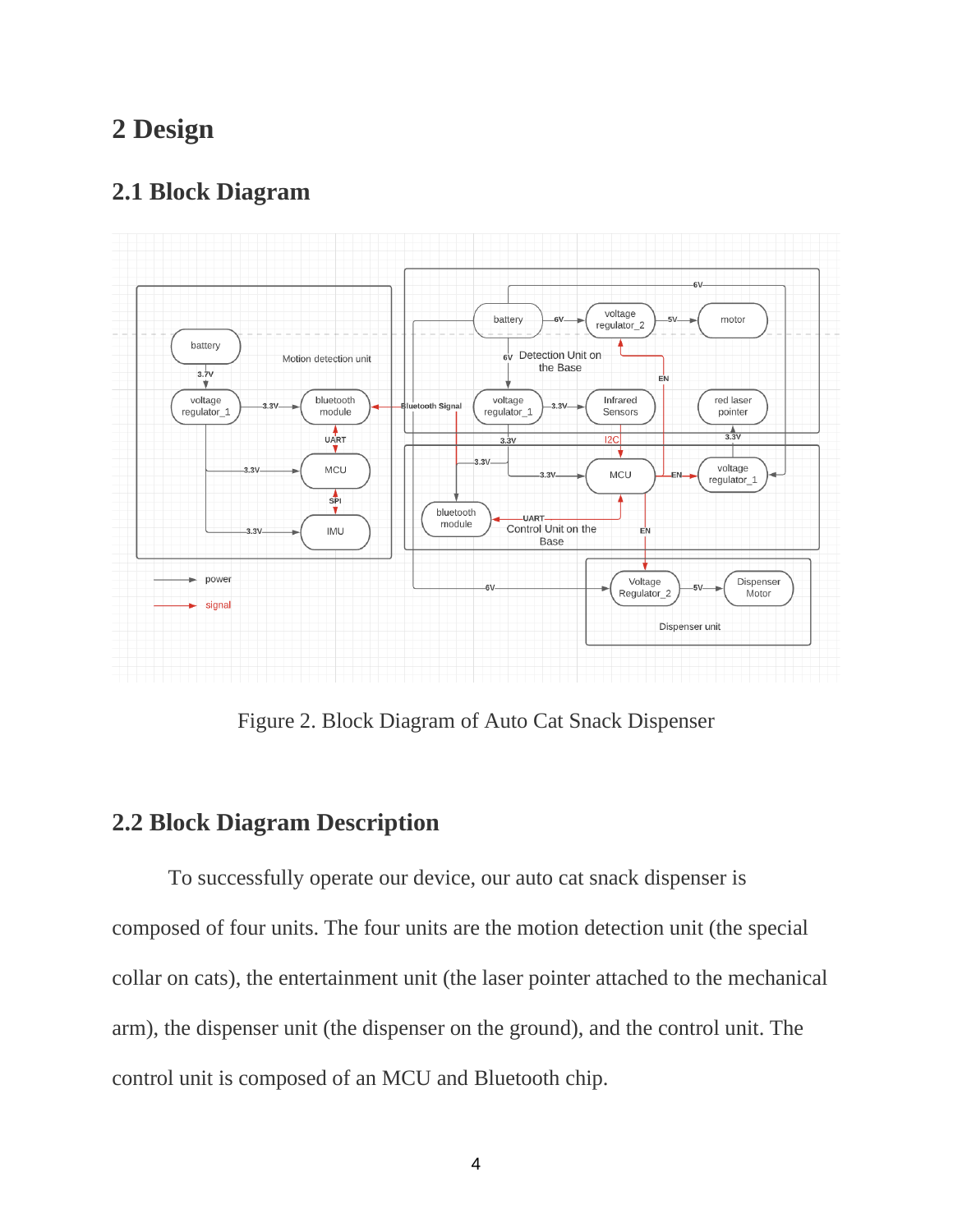## **2.3 Subsystem Requirements**

## **2.3.1 Subsystem 1: Detection Unit on the Base**

#### Description:

The detection unit includes an infrared sensor and a red laser pointer to attract and detect cats' attention. The red laser pointer is attached to the mechanical arm on the dispenser. Once the IR sensor detects cats approaching, it will send the signal to the MCU on base, which then sends signals to turn on the red laser pointer and start the motion detection unit on the collar.

### Subsystem requirement:

| Requirements                                                                                                                                                                                   | Verification                                                                                                                                                                                       |
|------------------------------------------------------------------------------------------------------------------------------------------------------------------------------------------------|----------------------------------------------------------------------------------------------------------------------------------------------------------------------------------------------------|
| 1. The infrared sensor, motor, and<br>laser pointer should be all<br>provided $3.3V +/- 5\%$ from a 6V<br>battery.                                                                             | 1. Use the oscilloscope to measure<br>the output voltage across the<br>three components and ensure<br>their errors are between 5% of<br>3.3V.                                                      |
| 2. The whole subsystem should<br>operate at a clock speed greater<br>than 8MHz for effective data<br>processing. (The infrared sensor<br>to the MCU, and the MCU to the<br>voltage regulator). | 2. The MCU should output a<br>system clock signal onto the<br>generic microcontroller clock<br>output pin. Then use an<br>oscilloscope to measure if the<br>frequency meets the desired<br>number. |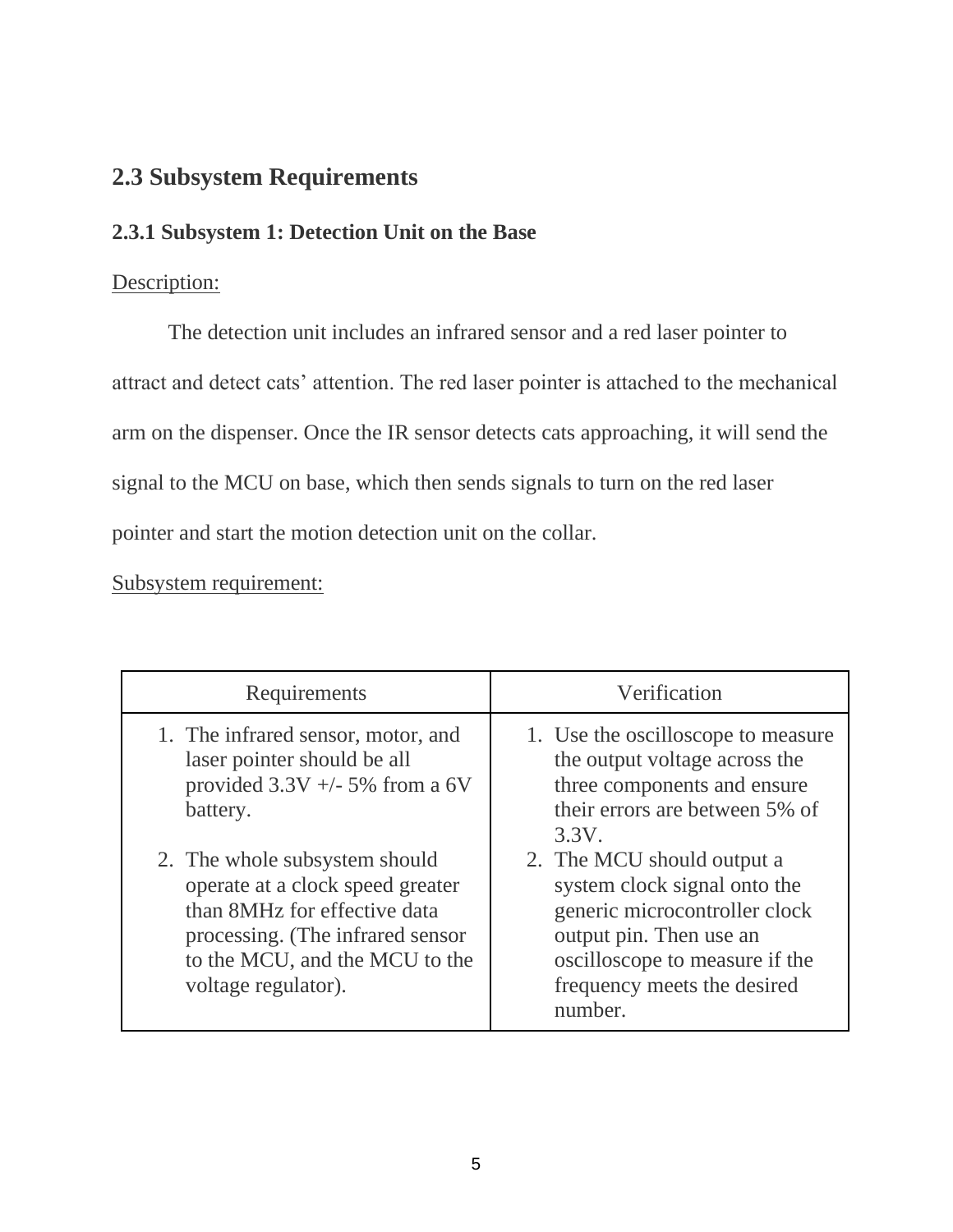|                | Requirements                                                                                                                                                                 | Verifications                                                                                                                                                                                                                                                                                  |
|----------------|------------------------------------------------------------------------------------------------------------------------------------------------------------------------------|------------------------------------------------------------------------------------------------------------------------------------------------------------------------------------------------------------------------------------------------------------------------------------------------|
|                | The whole system should be<br>able to at least operate 8 hours<br>under an average current drain<br>of 833 mA.                                                               | Verification steps:<br>1). Use the stopwatch to record the time it<br>can operate<br>Alternative method:<br>1). Use an oscilloscope to find the current<br>when the system is in sleep mode.<br>2). Do calculations based on the current<br>measured to check if it meets the<br>requirements. |
| $\overline{2}$ | The battery needs to be capable.<br>of providing a voltage between<br>$2.3V$ to $6.0V$ .<br>$(2.3V)$ is the minimum input<br>voltage required for the voltage<br>regulator). | Verification steps:<br>1). Fully charge the battery<br>2). Use an oscilloscope to check if the<br>voltage across the battery reaches about<br>3.7V.<br>3). Wait until the battery fully discharged<br>and check if the voltage provided by the<br>battery gets below 2.3V.                     |

| Table 2.3.1.1. Battery Requirements and Verifications |  |
|-------------------------------------------------------|--|
|-------------------------------------------------------|--|

|   | Requirements                                                                                                                                                  | Verifications                                                                                                                                                                                                                                  |
|---|---------------------------------------------------------------------------------------------------------------------------------------------------------------|------------------------------------------------------------------------------------------------------------------------------------------------------------------------------------------------------------------------------------------------|
|   | With a 0.4V of the voltage<br>dropout, the voltage regulator<br>is still able to provide a fixed<br>voltage of $3.3V + -5\%$ to the<br>IR sensor and the MCU. | Verification steps:<br>1). Connect a resistor in parallel with the<br>voltage regulator<br>2). Gradually adjust the voltage across<br>the resistor from 6.0V to 5.6V<br>3). Use an oscilloscope to measure the<br>voltage across the resistor. |
| 2 | With a 0.4V of the voltage<br>dropout, the voltage regulator<br>is still able to provide a fixed<br>voltage of $5.0V + -5\%$ to the<br>two gear motors.       | Verification steps:<br>1). Connect a resistor in parallel with the<br>voltage regulator<br>2). Gradually adjust the voltage across<br>the resistor from 6.0V to 5.6V<br>3). Use an oscilloscope to measure the<br>voltage across the resistor. |

Table 2.3.1.2. Voltage Regulators Requirements and Verifications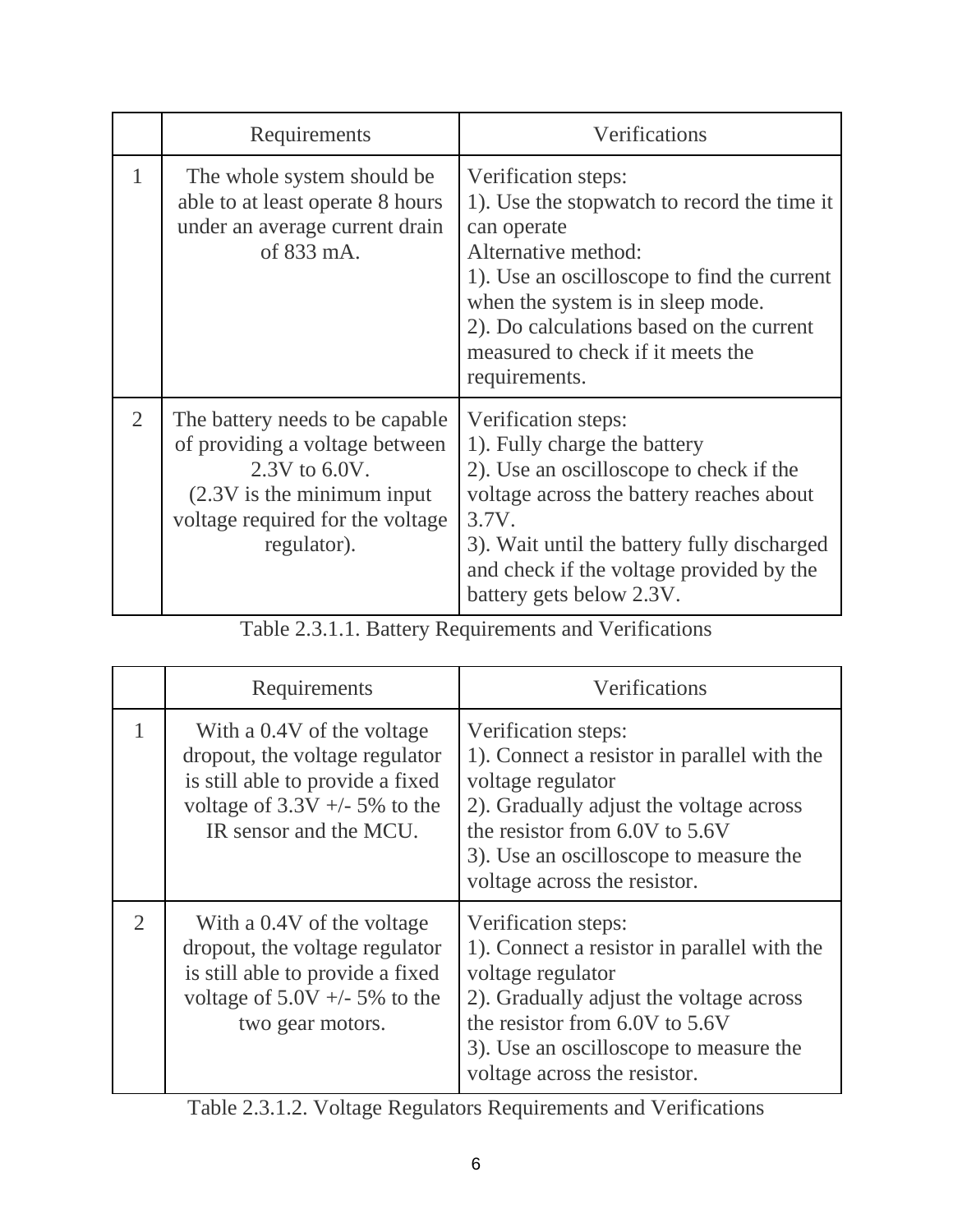|                | Requirements                                                                                                                      | Verifications                                                                                                                                                                                                                      |
|----------------|-----------------------------------------------------------------------------------------------------------------------------------|------------------------------------------------------------------------------------------------------------------------------------------------------------------------------------------------------------------------------------|
| $\mathbf{1}$   | MCU needs to operate at 8MHz<br>for effective data processing.                                                                    | Verification steps:<br>1). Use a generic microcontroller clock<br>output pin to check if the output clock of<br>the MCU meets the requirements.                                                                                    |
| $\overline{2}$ | MCU needs to stay at a low<br>power mode before an enable<br>signal is detected from the IR<br>sensor.                            | Verification steps:<br>1). Use two separate LEDs connected to<br>both the IR sensor and the MCU.<br>2). Connect a current meter to both<br>components and check if the current<br>changes when the IR sensor detects<br>something. |
| 3              | MCU is able to give an enable<br>to the voltage regulator<br>connected to the gear motor and<br>the laser pointer attached to it. | Verification steps:<br>1). Connect a resistor in parallel with the<br>voltage regulator.<br>2). Use an oscilloscope to check the<br>voltage across the resistor and see if the<br>voltage regulator is operating correctly.        |

Table 2.3.1.3. MCU Requirements and Verifications

| Requirements                                                                                                     | Verifications                                                                                                                                                                                                                                                                                              |
|------------------------------------------------------------------------------------------------------------------|------------------------------------------------------------------------------------------------------------------------------------------------------------------------------------------------------------------------------------------------------------------------------------------------------------|
| The Bluetooth module of the<br>collar needs to be paired with<br>the other Bluetooth module of<br>the base unit. | Verification steps:<br>1). Connect a button to the Bluetooth<br>module of the collar<br>2). Connect a LED to the Bluetooth of the<br>base unit<br>3). Check when the button is pressed, if<br>the LED of the other one turns on.<br>4). Connect a button and a LED inversely<br>and follow step 1-3 again. |

Table 2.3.1.4. Bluetooth Module Requirements and Verifications

| –<br><i>INGURANDIRO</i> |
|-------------------------|
|-------------------------|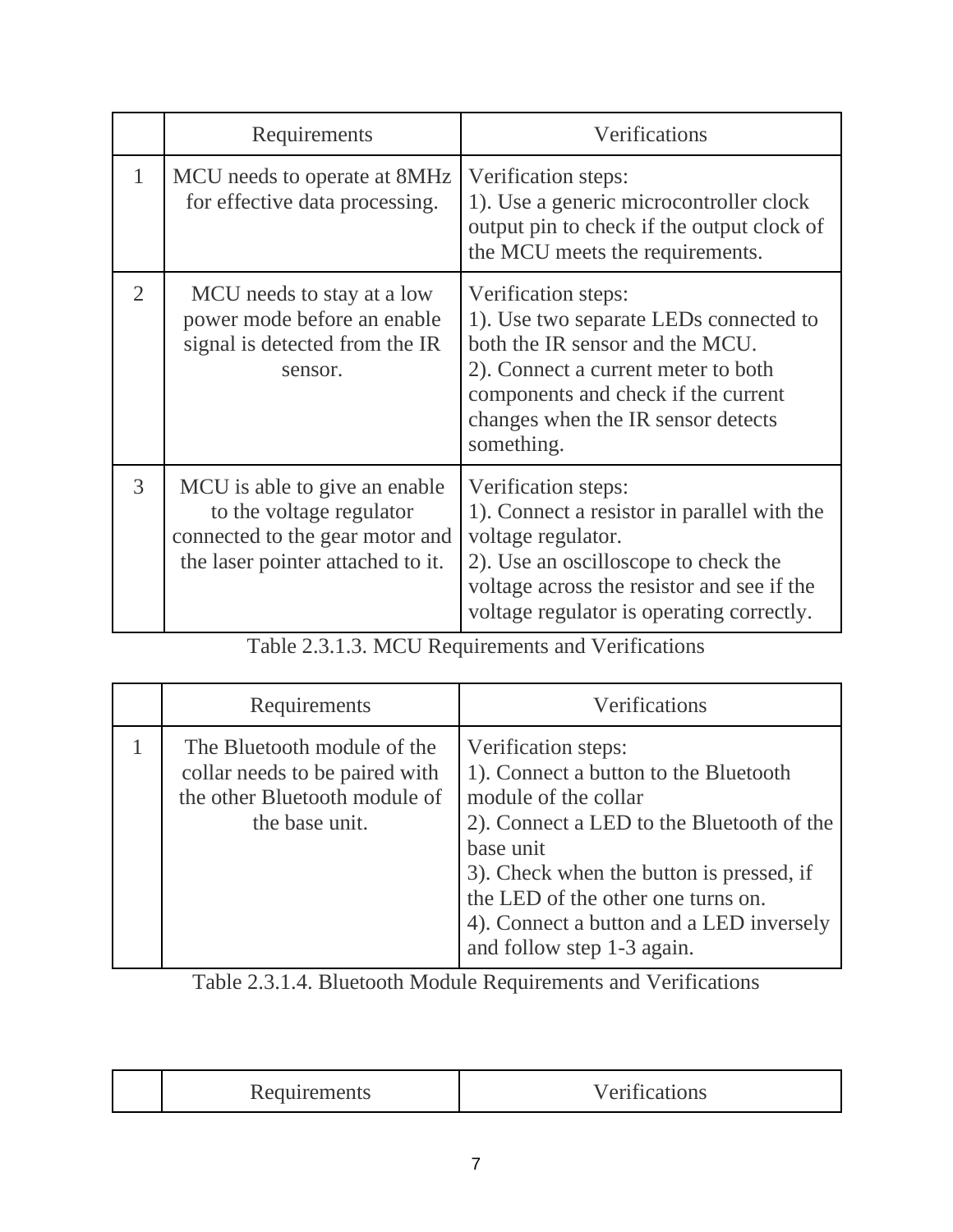| It is capable of sending a signal   Verification steps:<br>to and turning on the MCU. | 1). Let the IR sensor detect hot sources<br>from creatures.<br>(2). Use an oscilloscope and connect it<br>across the MCU to check if it is turned |
|---------------------------------------------------------------------------------------|---------------------------------------------------------------------------------------------------------------------------------------------------|
|                                                                                       | on.                                                                                                                                               |

## Table 2.3.1.5. IR Sensor Requirements and Verifications

#### Components in this subsystem:

Infrared sensor: This sensor is used to detect if cats approach the machine. It turns

on the machine when the cat is seeking snacks under it.

Laser pointer: The laser pointer is to attract cats' attention. It is turned on once the

IR sensor detects cats approaching.

Schematics: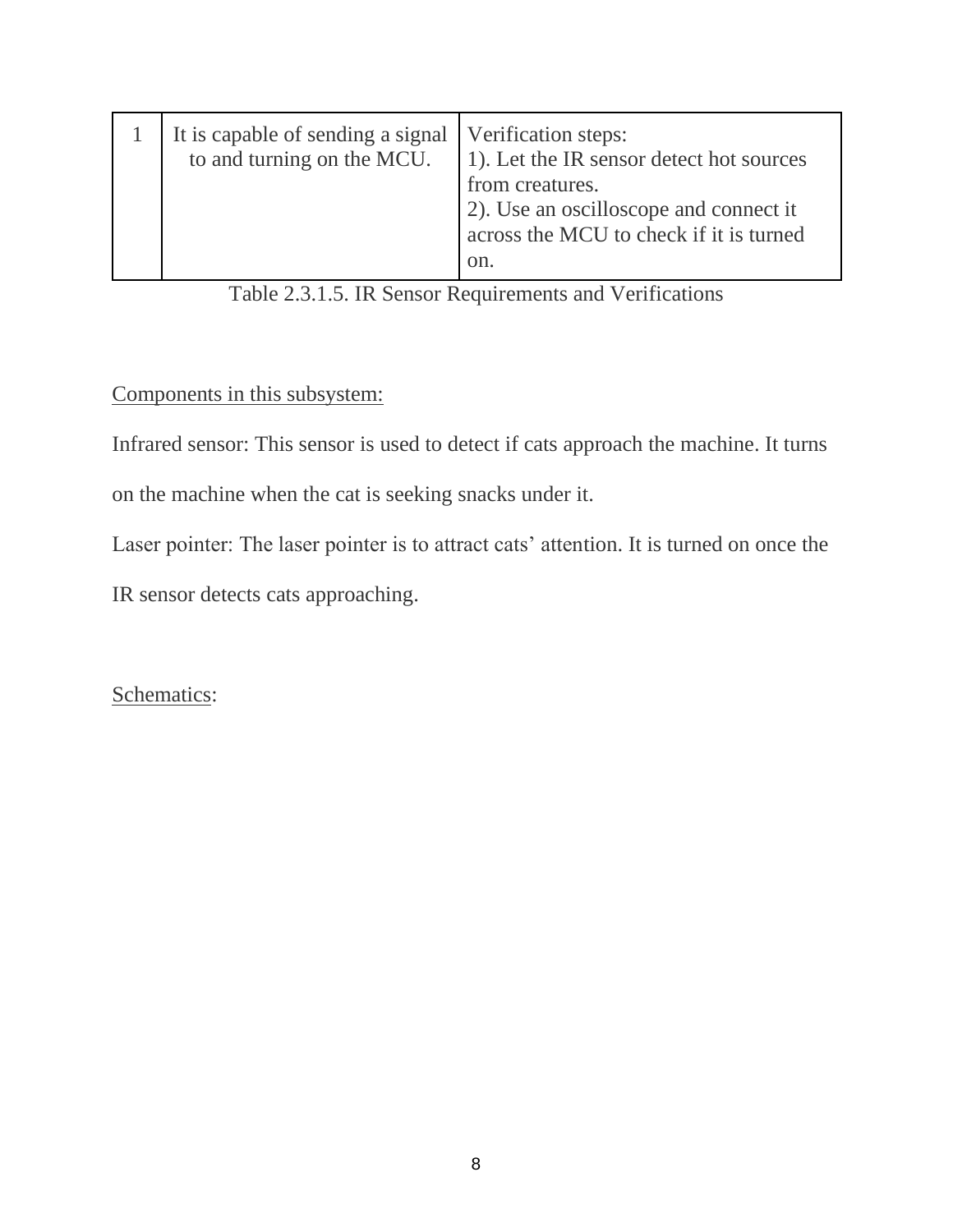





Figure 2.3.1.2 Voltage Regulator 1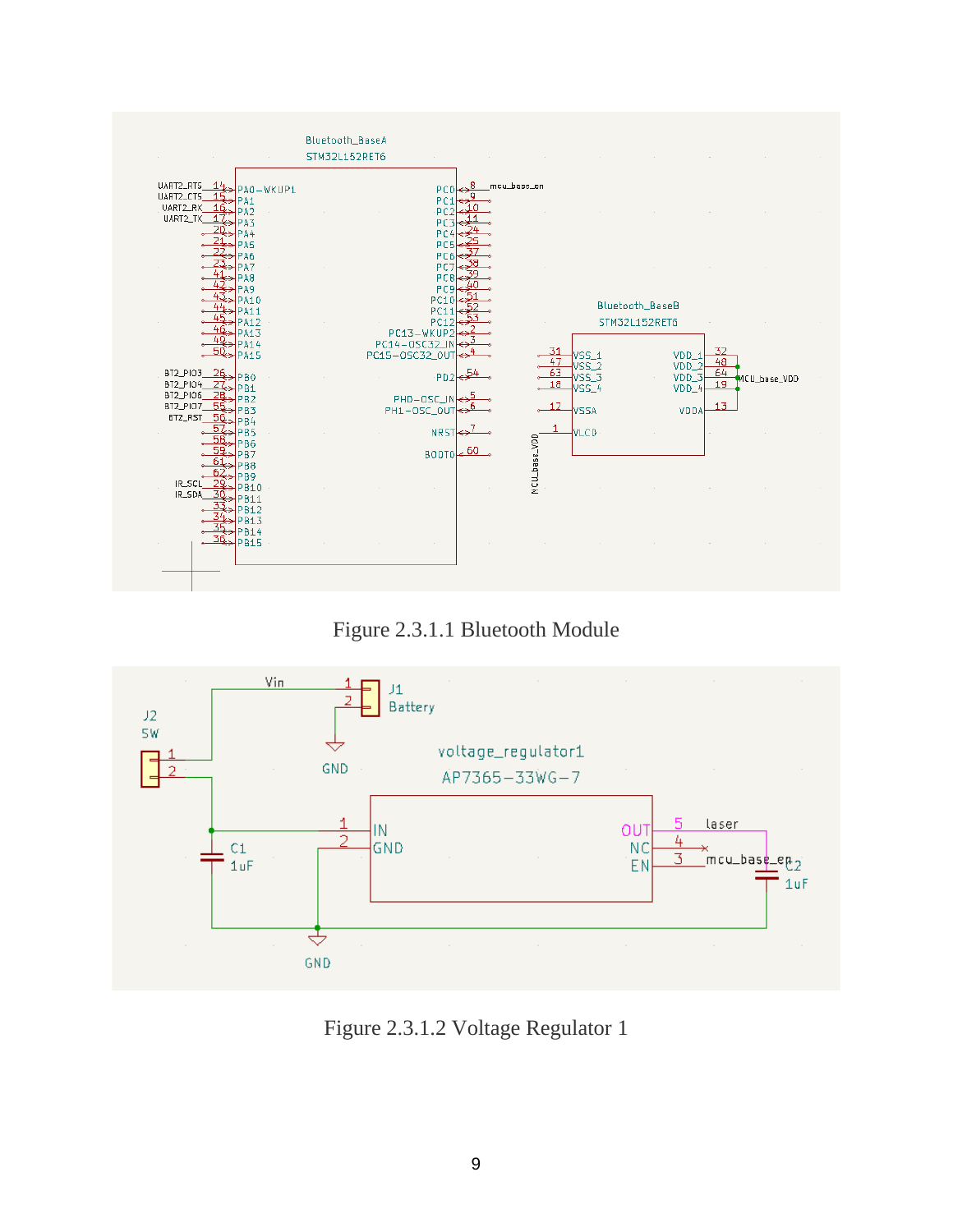

Figure 2.3.1.3 Voltage Regulator 2

#### **2.3.2 Subsystem 2: Movement Detection Unit**

Description:

The movement detection unit contains an IMU and a Bluetooth microchip. This system is powered by a battery through a voltage regulator. Once the Bluetooth microchip receives signals from the other Bluetooth microchip in the control unit, IMU starts to detect cats' motion. After enough exercise is recorded, IMU sends data back to the Bluetooth microchip.

Components in the subsystem:

IMU**:** It includes all the sensors for detecting cats' movements. It also sends the wireless signal to the control unit. IMU stands for inertial measurement unit, and it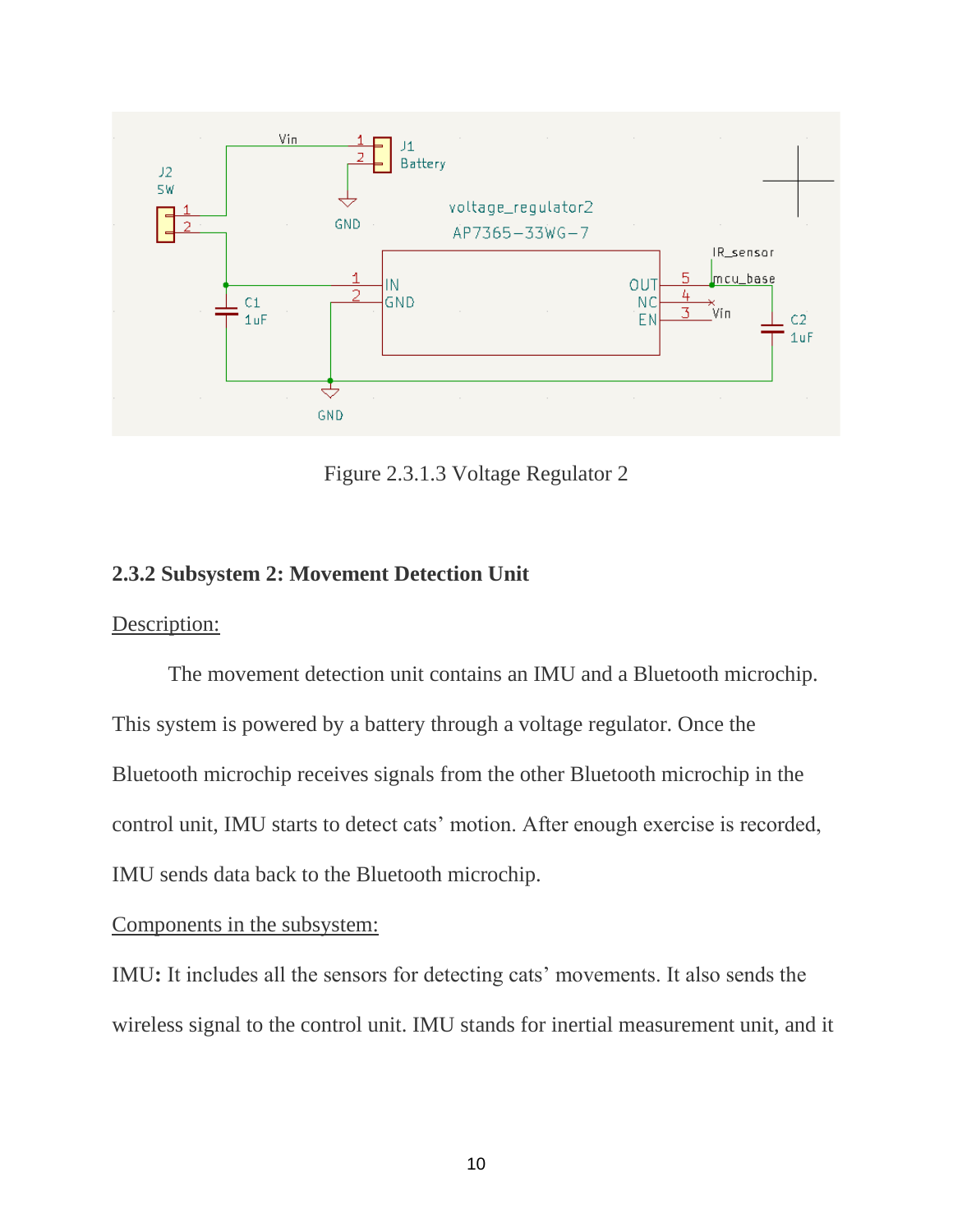contains a gyroscope and an accelerometer, which are both used to detect cats'

motion.

Bluetooth microchip: It is used to send and receive wireless signals.

Subsystem Requirement:

|                | Requirements                                                                                                                                                            | Verifications                                                                                                                                                                                                                                                                                  |
|----------------|-------------------------------------------------------------------------------------------------------------------------------------------------------------------------|------------------------------------------------------------------------------------------------------------------------------------------------------------------------------------------------------------------------------------------------------------------------------------------------|
| 1              | The whole system should be<br>able to at least operate 10 hours<br>under an average current drain<br>of 600mA.                                                          | Verification steps:<br>1). Use the stopwatch to record the time it<br>can operate<br>Alternative method:<br>1). Use an oscilloscope to find the current<br>when the system is in sleep mode.<br>2). Do calculations based on the current<br>measured to check if it meets the<br>requirements. |
| $\overline{2}$ | The battery needs to be capable.<br>of providing a voltage between<br>2.0V to 3.7V.<br>$(2.0V)$ is the minimum input<br>voltage required for the voltage<br>regulator). | Verification steps:<br>1). Fully charge the battery<br>2). Use an oscilloscope to check if the<br>voltage across the battery reaches about<br>3.7V.<br>3). Wait until the battery fully discharged<br>and check if the voltage provided by the<br>battery gets below 2.0V.                     |

Table 2.3.2.1. Battery Requirements and Verifications

| Requirements                                                                                                                                                   | Verifications                                                                                                                                                        |
|----------------------------------------------------------------------------------------------------------------------------------------------------------------|----------------------------------------------------------------------------------------------------------------------------------------------------------------------|
| With a 0.4V of the voltage<br>dropout, the voltage regulator<br>is still able to provide a fixed<br>voltage of $3.3V + -5\%$ to<br>MCU, IMU, and the Bluetooth | Verification steps:<br>1). Connect a resistor in parallel with the<br>voltage regulator<br>2). Gradually adjust the voltage across<br>the resistor from 3.7V to 3.3V |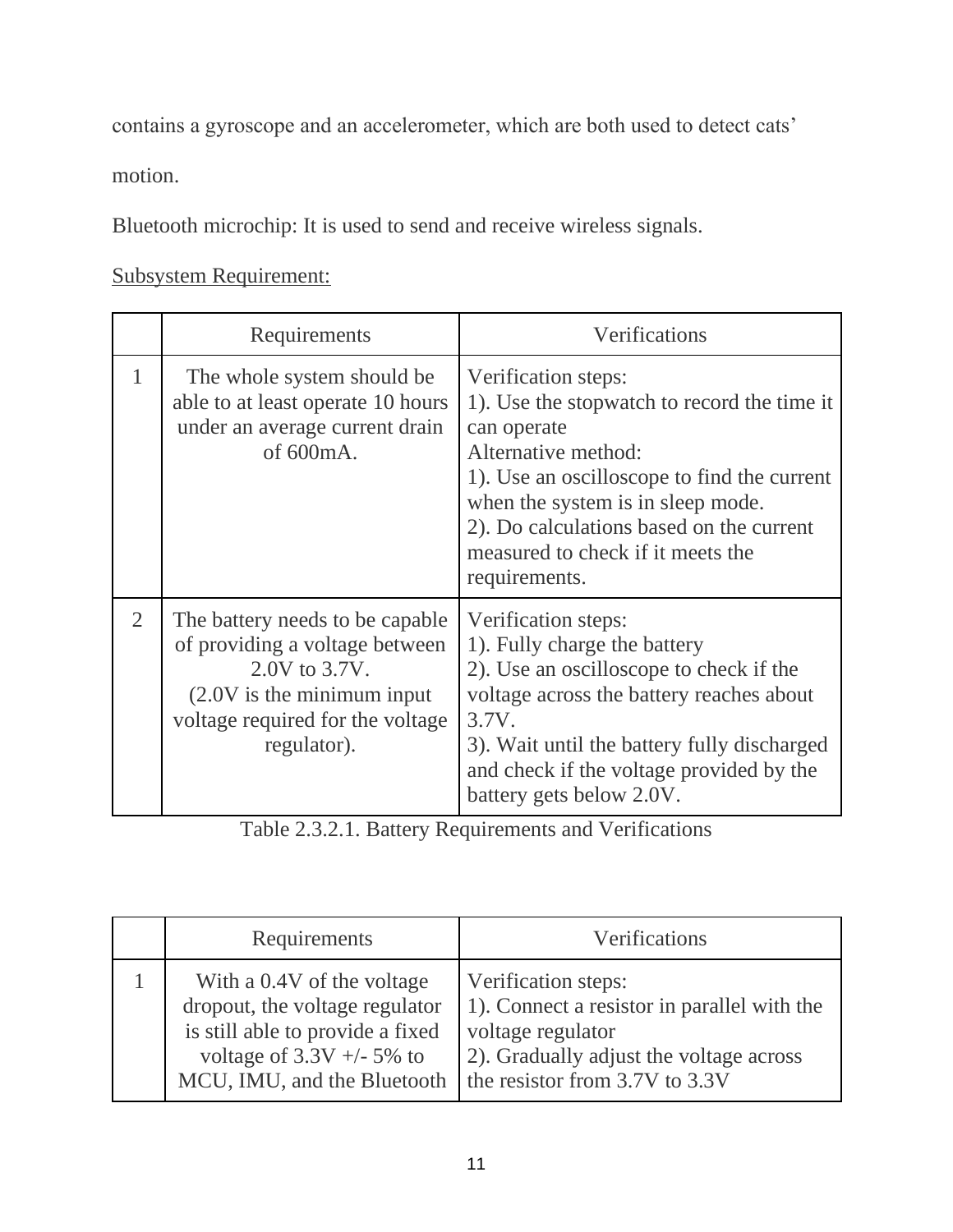| module. | 3). Use an oscilloscope to measure the |
|---------|----------------------------------------|
|         | voltage across the resistor.           |

Table 2.3.2.2. Voltage Regulators Requirements and Verifications

| Requirements                                                                                                  | Verifications                                                                                                                                                                          |
|---------------------------------------------------------------------------------------------------------------|----------------------------------------------------------------------------------------------------------------------------------------------------------------------------------------|
| MCU needs to operate at 8MHz<br>for effective data processing.                                                | Verification steps:<br>1). Use a generic microcontroller clock<br>output pin to check if the output clock of<br>the MCU meets the requirements.                                        |
| MCU needs to stay at a low<br>power mode before an enable<br>signal is detected from the<br>Bluetooth module. | Verification steps:<br>1). Check if the sleep mode of the MCU<br>is turned on.<br>2). Use an oscilloscope to check if the<br>typical current is about 340mA and no<br>more than 700mA. |

Table 2.3.2.3. MCU Requirements and Verifications

| Requirements                                                                                                     | Verifications                                                                                                                                                                                                                                                                                              |
|------------------------------------------------------------------------------------------------------------------|------------------------------------------------------------------------------------------------------------------------------------------------------------------------------------------------------------------------------------------------------------------------------------------------------------|
| The Bluetooth module of the<br>collar needs to be paired with<br>the other Bluetooth module of<br>the base unit. | Verification steps:<br>1). Connect a button to the Bluetooth<br>module of the collar<br>2). Connect a LED to the Bluetooth of the<br>base unit<br>3). Check when the button is pressed, if<br>the LED of the other one turns on.<br>4). Connect a button and a LED inversely<br>and follow step 1-3 again. |

Table 2.3.2.4. Bluetooth Module Requirements and Verifications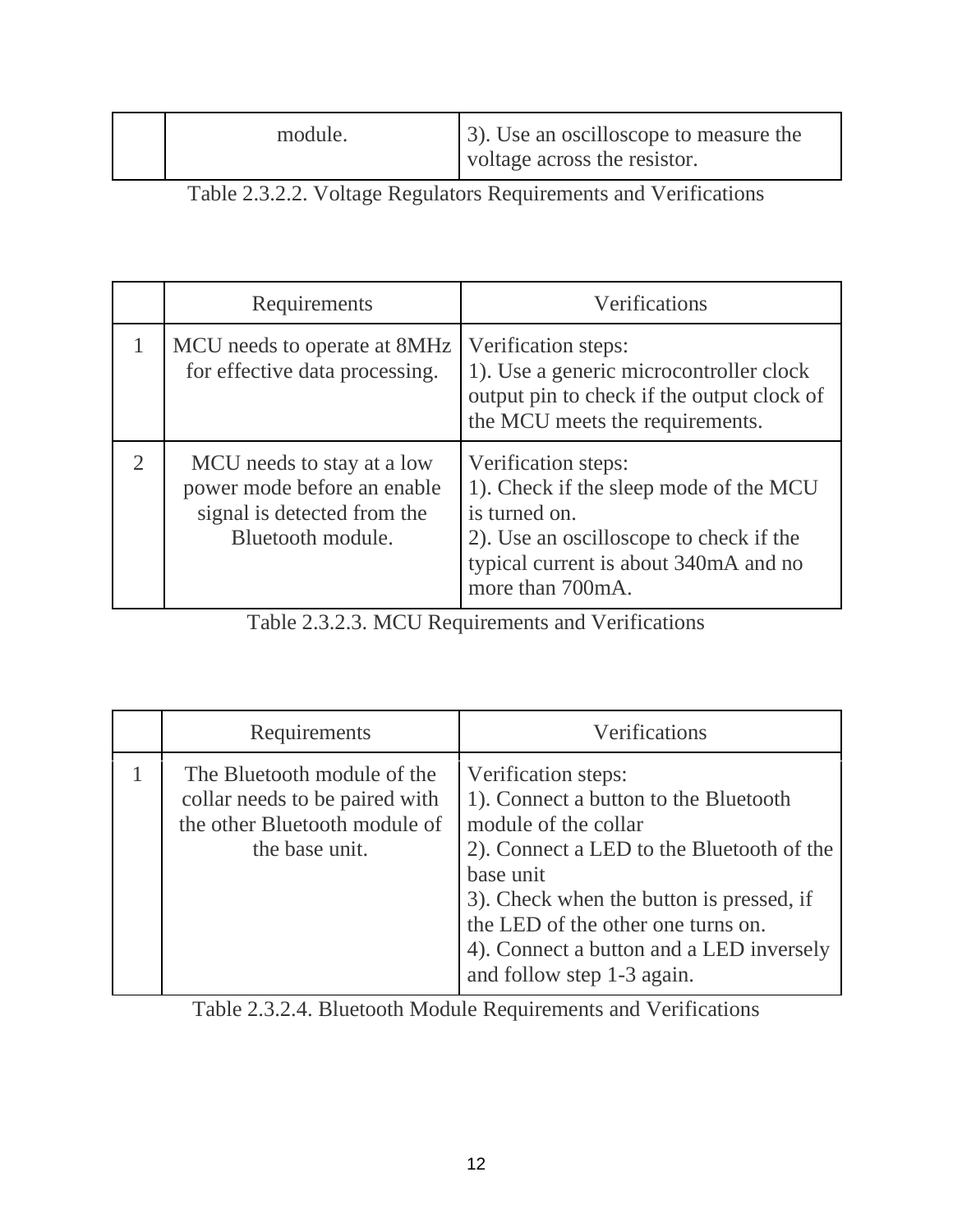|                | Requirements                                                                               | Verifications                                                                                                                                                                                                             |
|----------------|--------------------------------------------------------------------------------------------|---------------------------------------------------------------------------------------------------------------------------------------------------------------------------------------------------------------------------|
|                | The time cats' acceleration<br>reaches the threshold needs to<br>be at least 80% accuracy. | Verification steps:<br>1). Let cats do exercise five times, and<br>check if snacks are dispensed at the base<br>unit.<br>2). Do this experiment five times to find<br>the average and see if it meets the<br>requirement. |
| $\overline{2}$ | When cats are shaking their<br>hair, check if the count number<br>increases accordingly.   | Verification steps:<br>1). Shake the IMU rapidly<br>2). Check if the snacks are dispensed at<br>the base unit.                                                                                                            |

Table 2.3.2.5. IMU Requirements and Verifications

Schematics:



Figure 2.3.2.1 MCU\_collar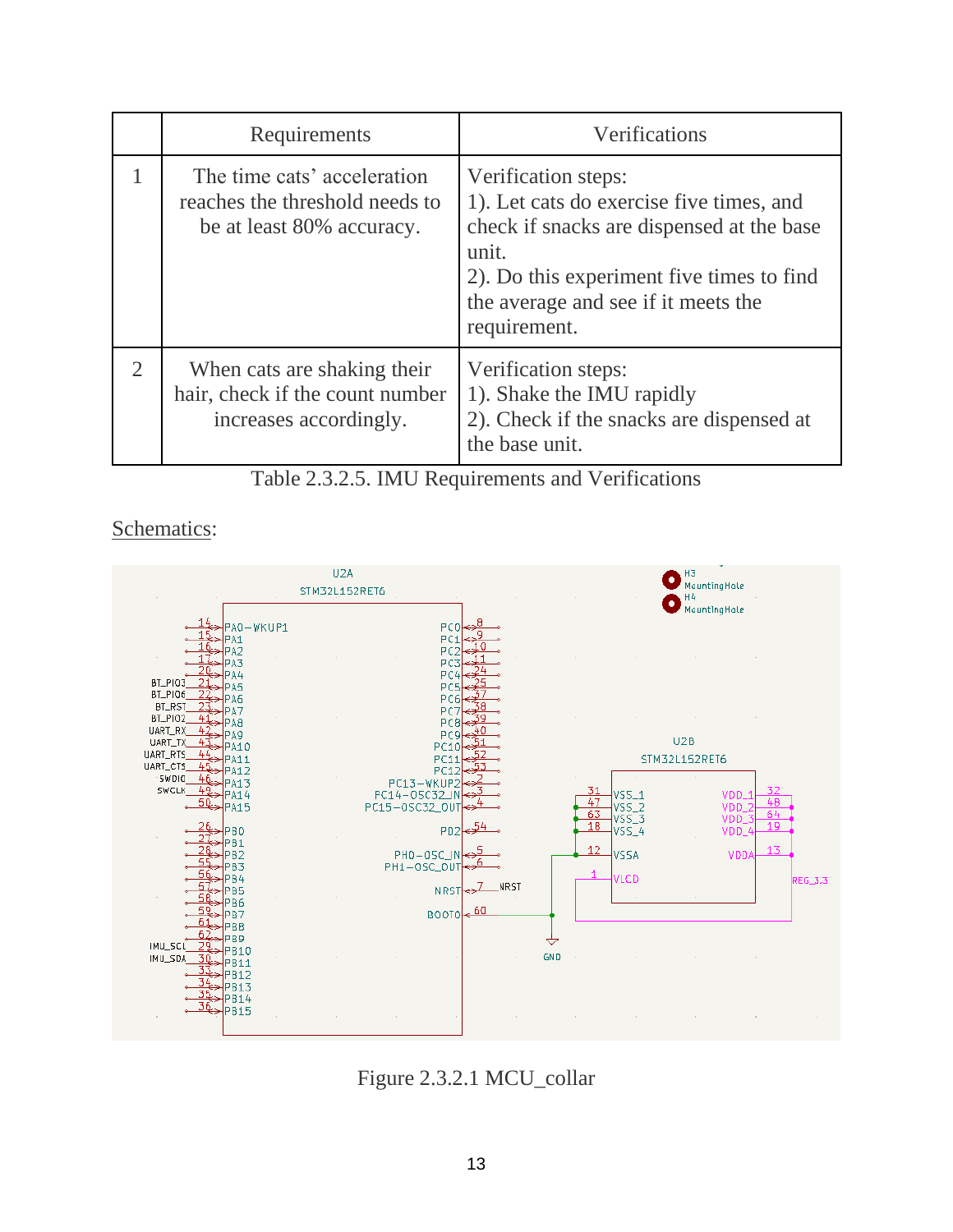

Figure 2.3.2.2 Voltage\_Regulator\_collar



Figure 2.3.2.3 Programming Header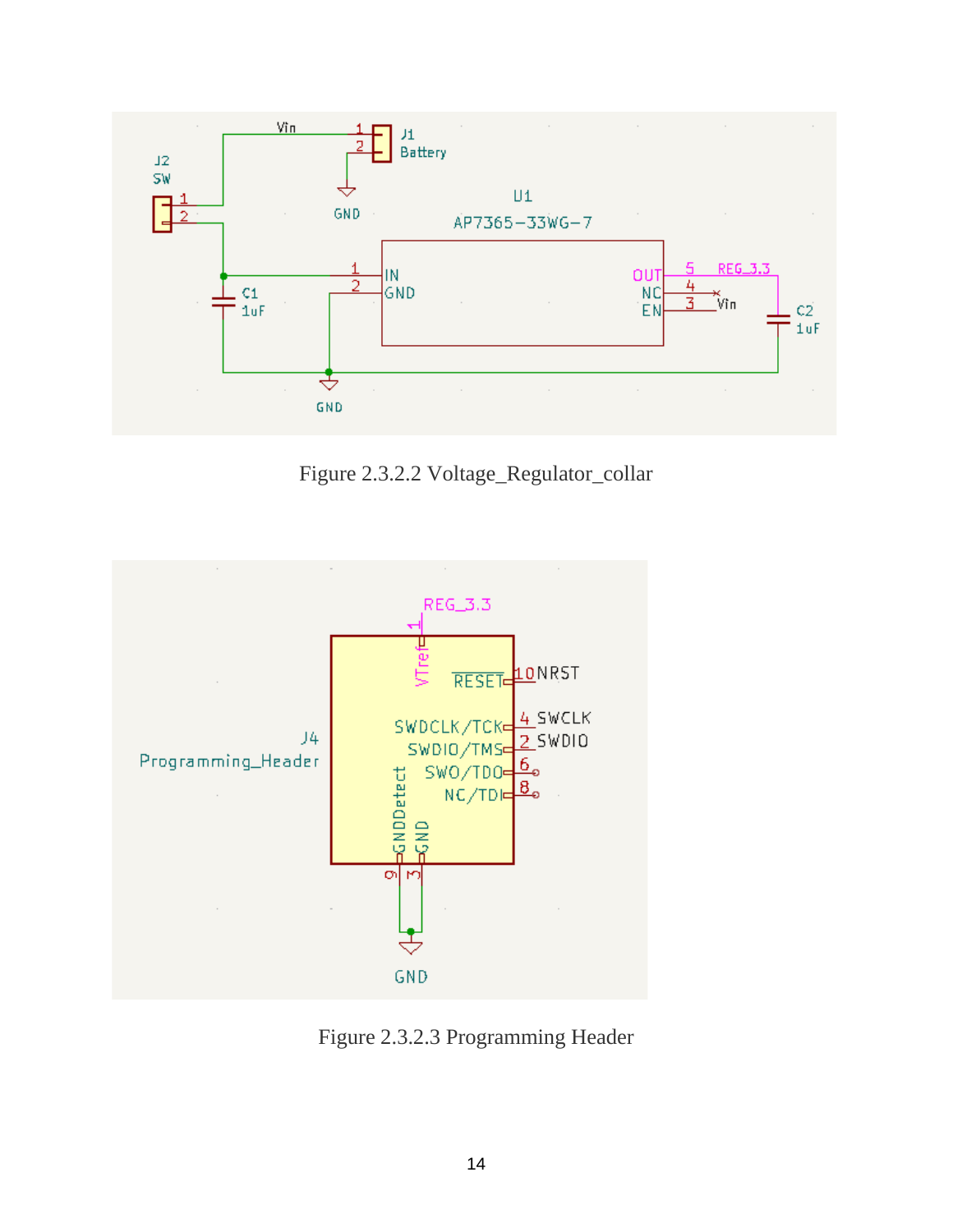

Figure 2.3.2.4 Debug System



Figure 2.3.2.5 IMU [6]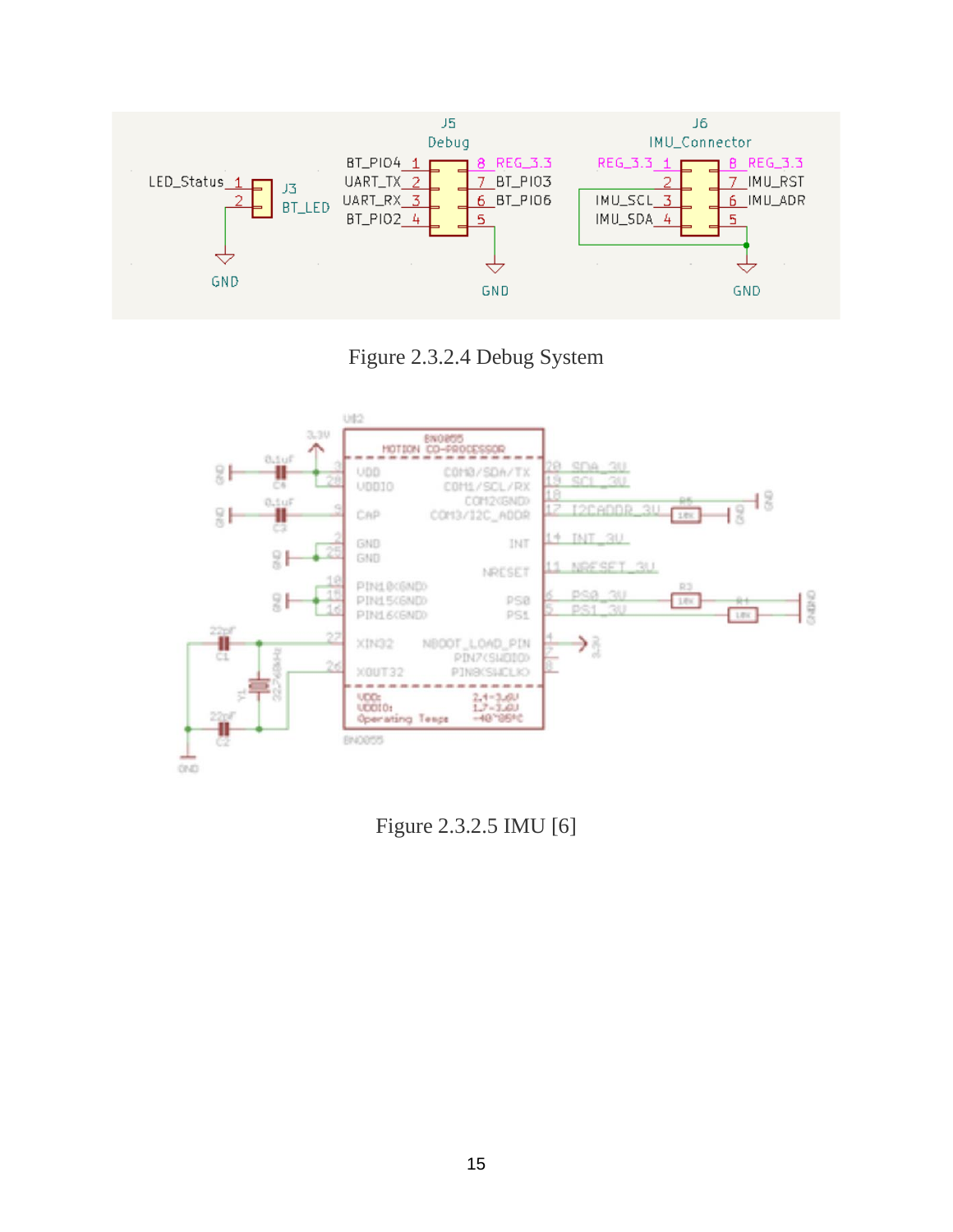

Figure 2.3.2.6 Bluetooth

#### **2.3.3 Subsystem 3: Snacks Dispenser**

#### Description:

After enough exercises are recorded, snacks will be dispensed. This subsystem ensures a fixed amount of snacks is dispensed each time. The system

then halts for a period of time until the next activation becomes available.

Components in the subsystem: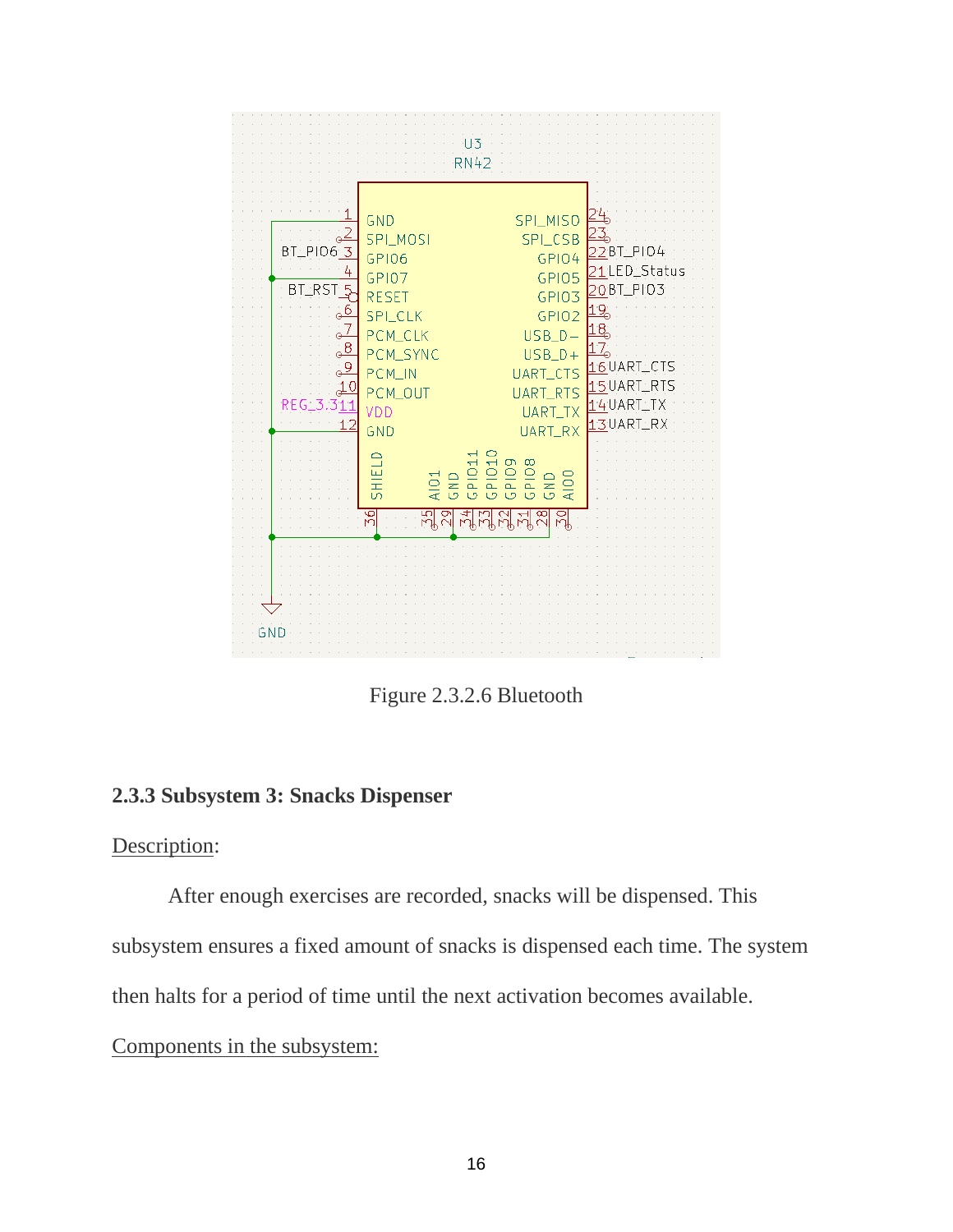Dispenser motor: It is used to control the number of snacks dropped by turning a

fixed angle at every activation.

Subsystem requirement:

| Requirements                                                                                                                                                                                                                                                                                                                                                                                                                                                                        | Verification                                                                                                                                                                                                                                                                                                                   |  |
|-------------------------------------------------------------------------------------------------------------------------------------------------------------------------------------------------------------------------------------------------------------------------------------------------------------------------------------------------------------------------------------------------------------------------------------------------------------------------------------|--------------------------------------------------------------------------------------------------------------------------------------------------------------------------------------------------------------------------------------------------------------------------------------------------------------------------------|--|
| 1. This subsystem is powered by<br>the same 6V battery with the<br>entertainment unit. The motor<br>will not start turning until the<br>MCU gives a signal to the<br>voltage regulator. The voltage<br>regulator needs to be<br>provided with a $3.3V +/- 5\%$ .<br>2. The dispenser will halt for<br>three minutes and not start the<br>next activation.<br>3. Once the motor receives the<br>signal from the MCU, the<br>dispenser only drops $10g$ +/-<br>20% snacks every time. | 1. Use an oscilloscope to<br>measure the voltage and<br>ensure the error for the<br>regulator is between $3.3V +/-$<br>5%.<br>2. Use the stopwatch to check if<br>the time meets the<br>requirements.<br>3. Measure the weight of all<br>snacks dispensed with a scale.<br>Ensure the weight dropped is<br>between 8g and 12g. |  |

## Schematics:



Figure 2.3.3.1 Voltage\_Regulator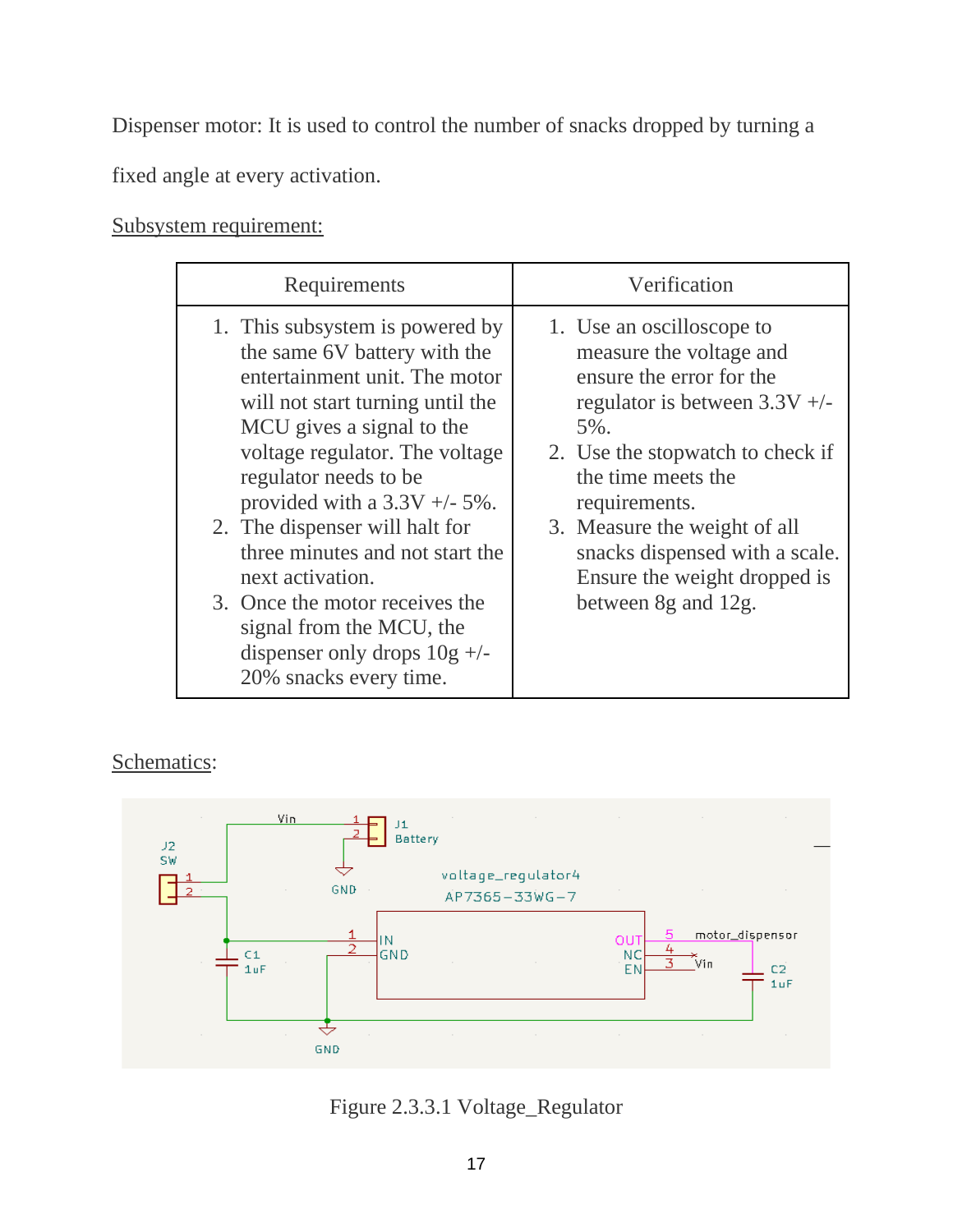#### **2.3.4 Subsystem 4: Control Unit on the Base**

#### Description:

This subsystem contains an MCU and a Bluetooth microchip. It receives signals from the other three subsystems, and it sends corresponding signals back to the three subsystems.

The MCU receives signals from the infrared sensors first, and then it sends data to start the red laser pointer and start the movement detector. Once enough exercise is recorded, the Bluetooth microchip from the motion detection subsystem will transmit data to the Bluetooth microchip in this subsystem. After the MCU processes the signals, it tells the dispenser to drop snacks.

#### Components in this subsystem:

MCU: It stands for the microcontroller unit. It should process the data from IMU and calculate whether the cat has consumed enough energy.

Bluetooth subsystem: It is used to send and receive wireless signals between MCU and IMU.

Subsystem requirement:

| Requirements                | Verification              |
|-----------------------------|---------------------------|
| 1. The Bluetooth module and | 1. Use an oscilloscope to |
| the MCU are both provided   | measure the voltage and   |
| with a $3.3V + -5\%$ .      | ensure the error for the  |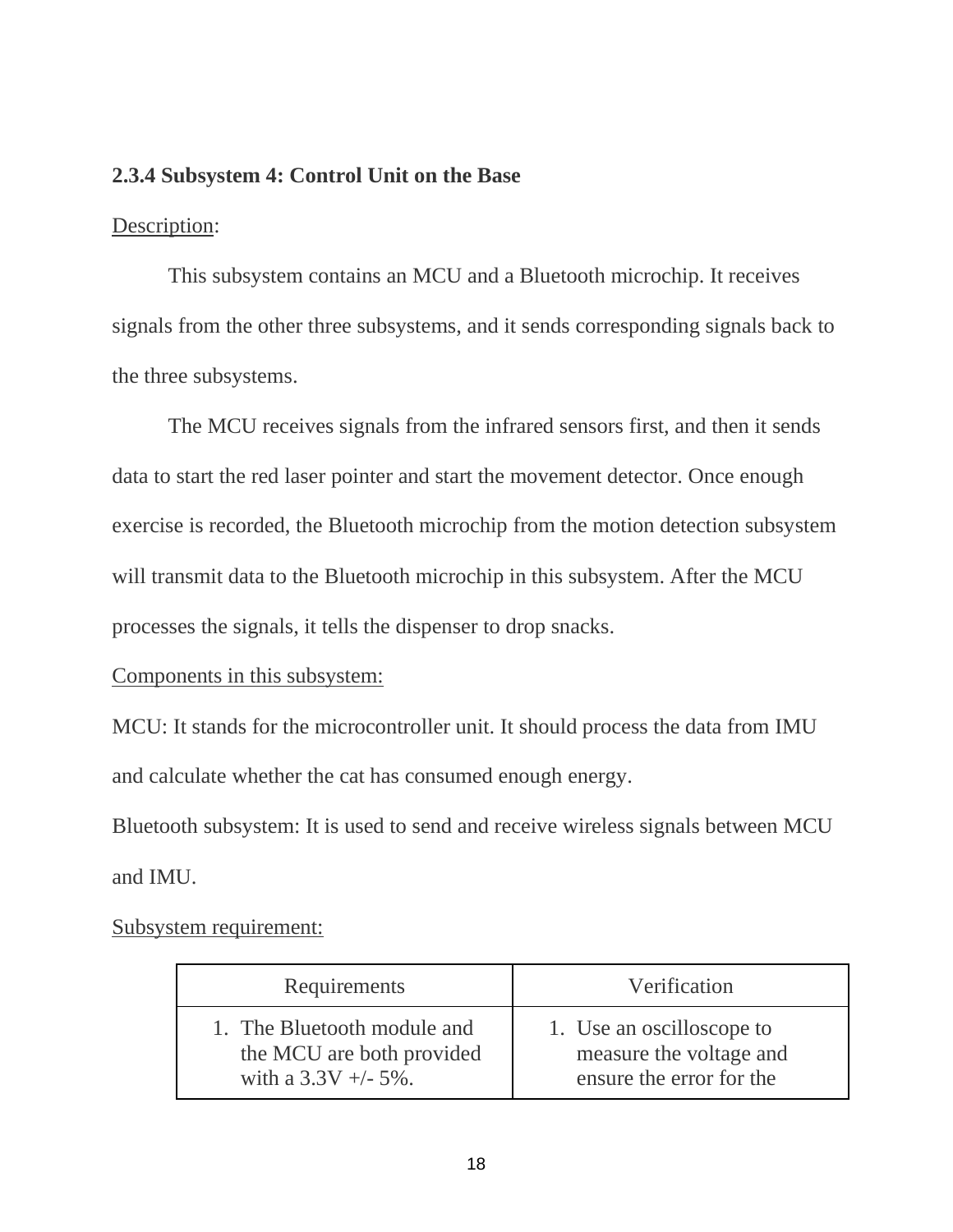2. The MCU should be able to give a signal that is within 20% accuracy to the dispenser. regulator is between 3.3V +/- 5%. 2. Use the weight scale to check if the dispenser drops between 8g and 12g.



Figure 2.3.5 General Schematic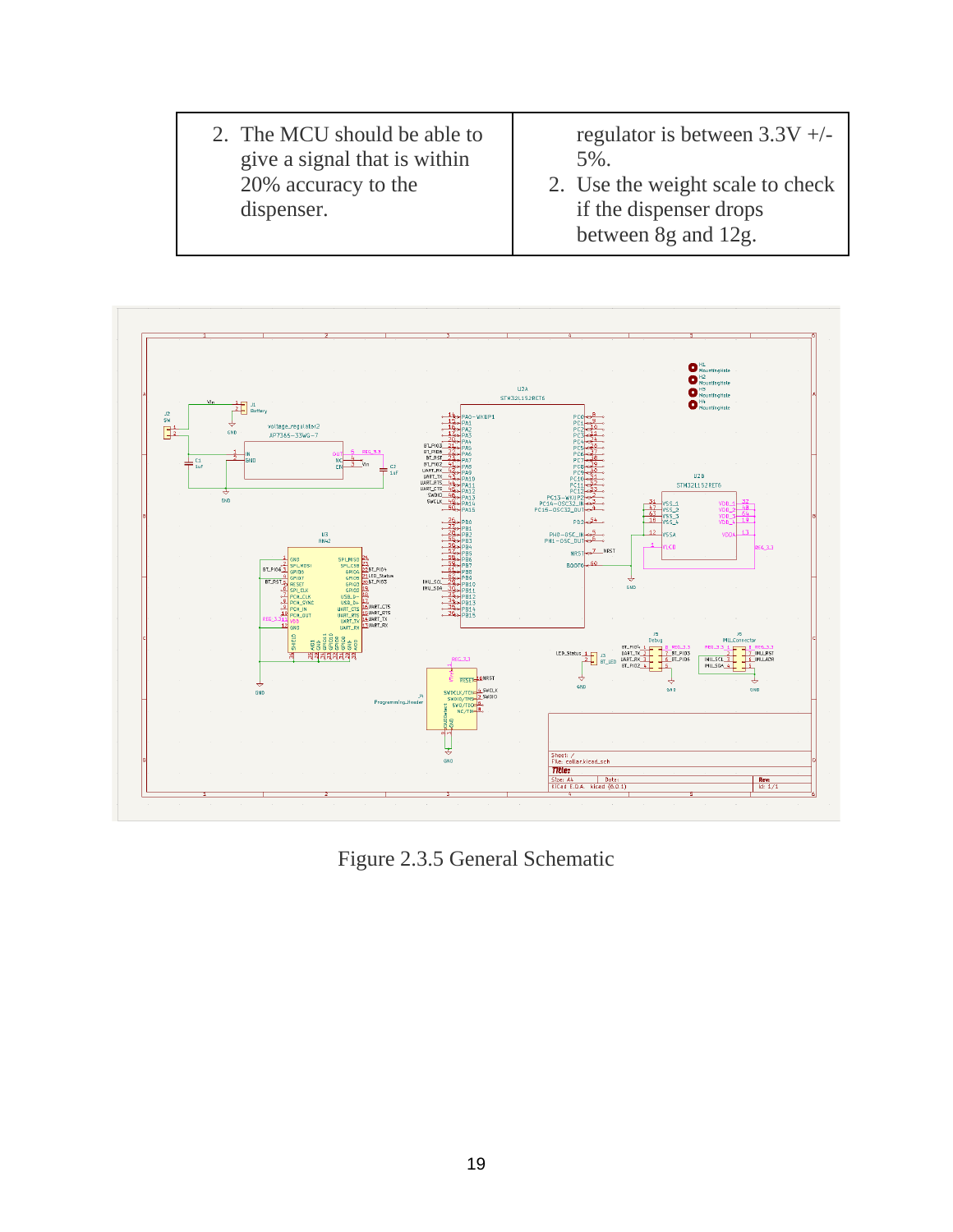## **2.4 Mechanical Design**

## **2.4.1 Physical Design of the Dispenser**



The laser pointer will be attached to the top of this machine, and the IR sensor will be attached near the bowl. This is where the base unit is placed.

## **2.4.2 Physical Design of the Collar**



The motion detection unit will be put into a small box attached to a collar. This is where the collar unit will be placed.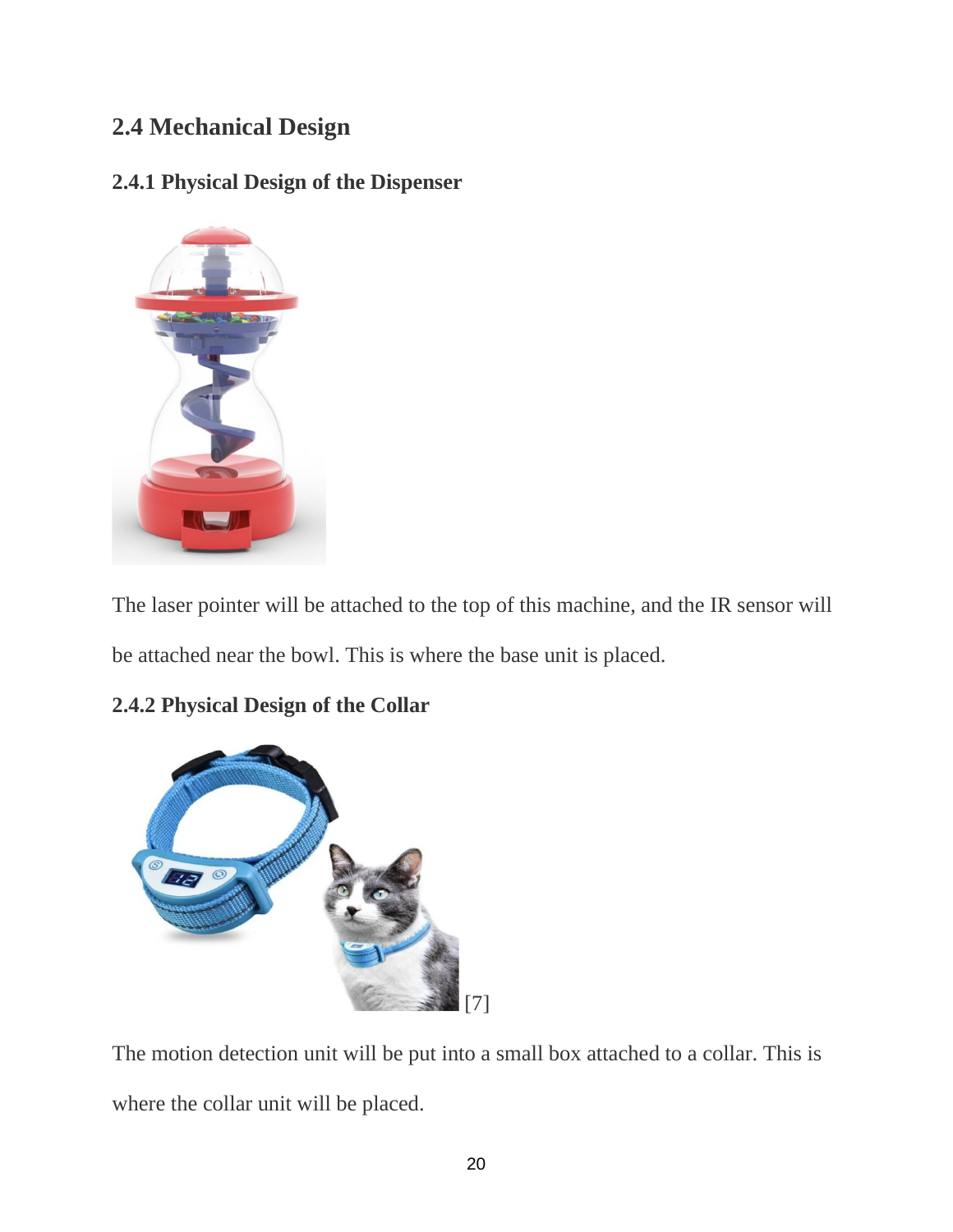### **2.5 Tolerance Analysis**

When detecting if cats are doing exercise, we use the accelerometer and gyroscope to find the acceleration of cats. After the IMU detects the motion of cats, to find the magnitude of the acceleration on three directions, we use the

equation: 
$$
a = \sqrt{ax^2 + ay^2 + az^2}
$$
.

However, when we were trying to find the set acceleration, we figured out that cats do not walk around with the laser pointer, they pounce on the bright dot created by the laser pointer. We will use the magnitude of acceleration to determine if cats are actually doing exercises. When cats pounce on the dot and then stop, their acceleration will increase to a peak value, and then decrease to a negative peak value passing an acceleration of zero. When we are determining the cats' motion, we will not consider the direction of their acceleration, and we will be only looking at the magnitude of their acceleration from three axes. Every time when the IMU detects cats pouncing, the count number increases by 2.

When the IMU is at rest, it will experience a downward acceleration of  $g =$  $9.81 \text{m/s}^2$ . Before calculating the acceleration of cats, we need to calibrate the accelerometer to compensate the gravity acceleration  $9.81 \text{m/s}^2$ .

The most challenging part of our project is how to classify between when cats are actually doing exercises or when cats are just shaking dirt off.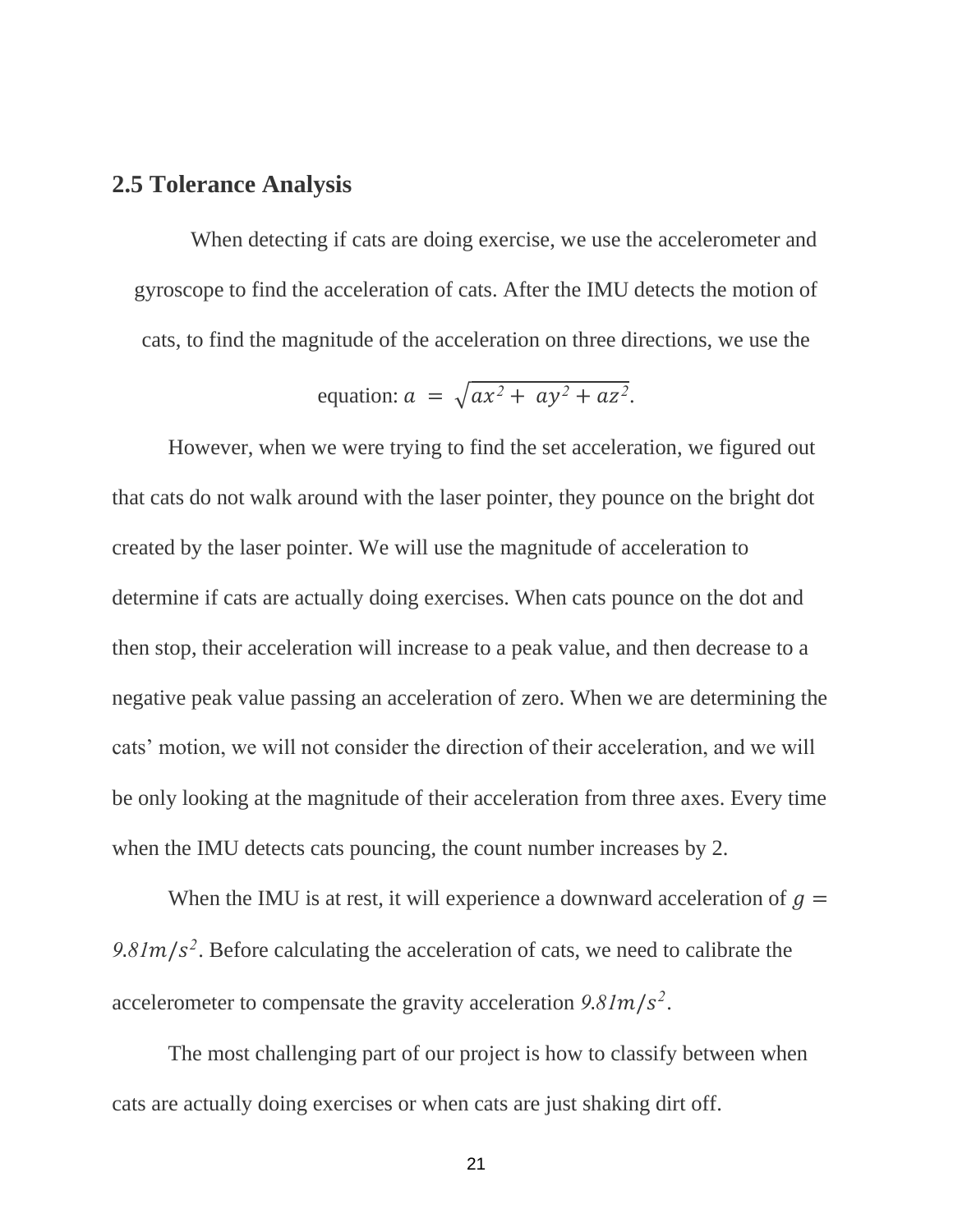One method we could use is to take the rotational acceleration into account at the same time. If our cats are simply doing exercises, the linear acceleration will be a big number, however the rotational acceleration will be very small. However, if our cats are shaking off the dirt, both the linear acceleration and the rotational accelerations will output a significant amount. To check if the rotational acceleration is higher than the expected value could help to clarify the case.

The other method we think of is to input a clock signal when coding. If cats are shaking their bodies, the IMU will output a signal showing that cats reach the desired acceleration very rapidly. On the other hand, if cats are exercising, the IMU will likely output a signal showing that cats reach the desired acceleration only twice in the same amount of time.

Both of these two methods above rely only on the magnitude of the detected acceleration, which could avoid the complexity of dealing with a vectored acceleration. In our project, the dispenser should dispense snacks every time when the count number reaches 10. Our system should reach an accuracy of 80%, and the equation for calculating the accuracy is:  $Accuracy = | recorded \# of \ times$ *actual*  $#$  *of times* $|/actual$   $#$  *of times*. It means that the dispenser will be dropping snacks if the count number is between 8 and 12.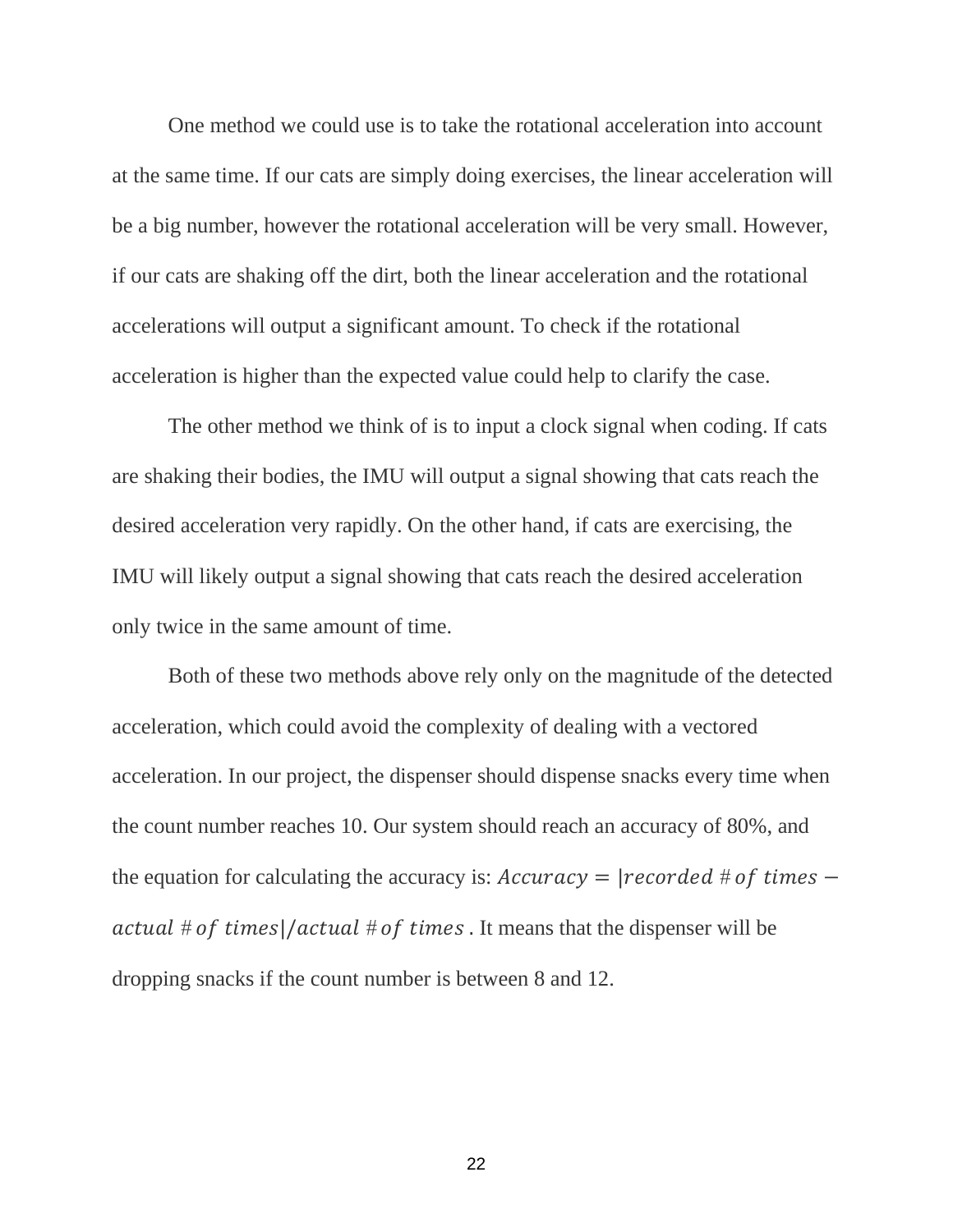# **3 Costs and Schedule**

## **3.1 Cost Analysis**

## **3.1.1 Labor Force Cost**

Based on the 2019-2020 Annual Illini Success Report, the average salary for an electrical engineer graduated from our college is about 36 dollars per hour [1]. Since we all major in electrical engineering, and we plan to work about 8 hours a week, it would result in a total of 2592 dollars for the rest of nine weeks.

|                              | Yuhan Bi                  | Zutai Chen                | Natalie Xu                |
|------------------------------|---------------------------|---------------------------|---------------------------|
| Major                        | Electrical<br>Engineering | Electrical<br>Engineering | Electrical<br>Engineering |
| <b>Total hours</b><br>worked | 72                        | 72                        | 72                        |
| Multiplier                   | 2.5                       | 2.5                       | 2.5                       |
| Labor force cost             | 6480                      | 6480                      | 6480                      |

## **3.1.2 Parts Cost**

| Parts                       | Parts Name             | Price per unit | Quantity | <b>Actual Cost</b> |
|-----------------------------|------------------------|----------------|----------|--------------------|
| Line Laser<br>Diode         | 1528-1402-<br>ND(3~5V) | 8.95           |          | 8.95               |
| <b>USB Power</b><br>Adapter | N/A                    |                |          |                    |
| Bluetooth                   | RH42HID-               | 19.95          |          | 39.9               |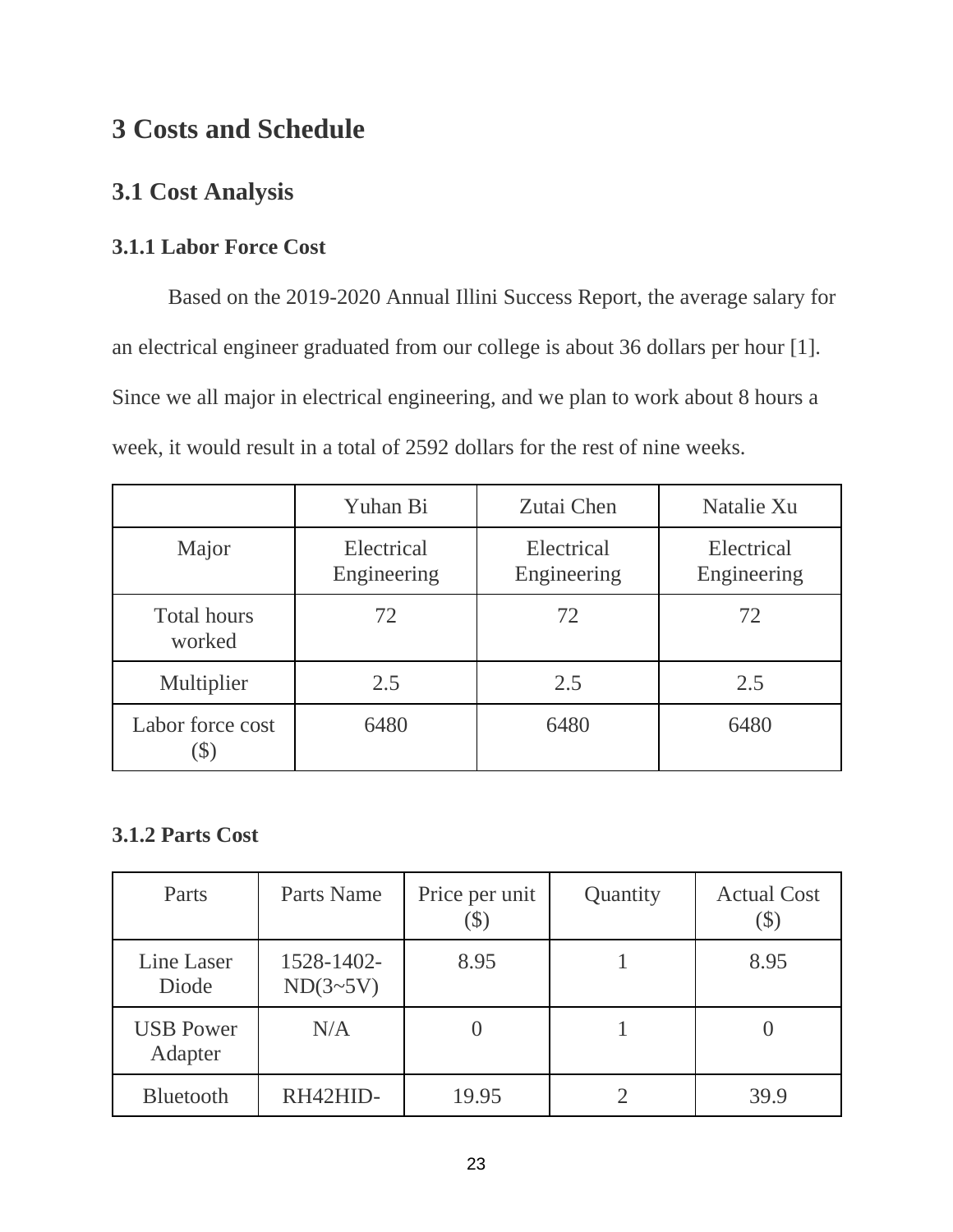| Module                           | I/RM (3.3V)                                                   |       |                |        |
|----------------------------------|---------------------------------------------------------------|-------|----------------|--------|
| <b>IMU</b>                       | 1888-1001-<br>ND(3.3V)                                        | 77.22 | $\mathbf{1}$   | 77.22  |
| <b>Gear Motor</b>                | 1568-1645-<br>ND(4.5V)                                        | 4.95  | $\overline{2}$ | 9.9    |
| Rechargeable<br>Battery 1        | PRT-13851<br>(3.7V)                                           | 4.95  | $\mathbf{1}$   | 4.95   |
| Rechargeable<br><b>Battery 2</b> | <b>HR9-6-T2-ND</b><br>(6V)                                    | 32.02 | $\mathbf{1}$   | 32.02  |
| <b>MCU</b>                       | <b>STM32L152R</b><br>ET6(3.3V)                                | 9.92  | $\overline{2}$ | 19.84  |
| <b>IR Sensor</b>                 | 516-3963-2-<br>$ND$ - Tape $\&$<br>Reel (TR)<br>(3.3V)        | 1.51  | $\mathbf{1}$   | 1.51   |
| Voltage<br>Regulator             | AP7365-<br>33WG-<br>7DITR-ND-<br>Tape & Reel<br>$(TR)$ (3.3V) | 0.46  | 3              | 1.38   |
| Voltage<br>Regulator             | MIC5156YM<br>(5V)<br><b>MCP1826ST-</b><br>5002E/DB            | 3.43  | $\overline{2}$ | 6.86   |
| Total Cost (\$)                  |                                                               |       |                | 217.67 |

# **3.2 Schedule**

| w<br><u></u><br>$\ddot{\phantom{0}}$ | . |
|--------------------------------------|---|
|--------------------------------------|---|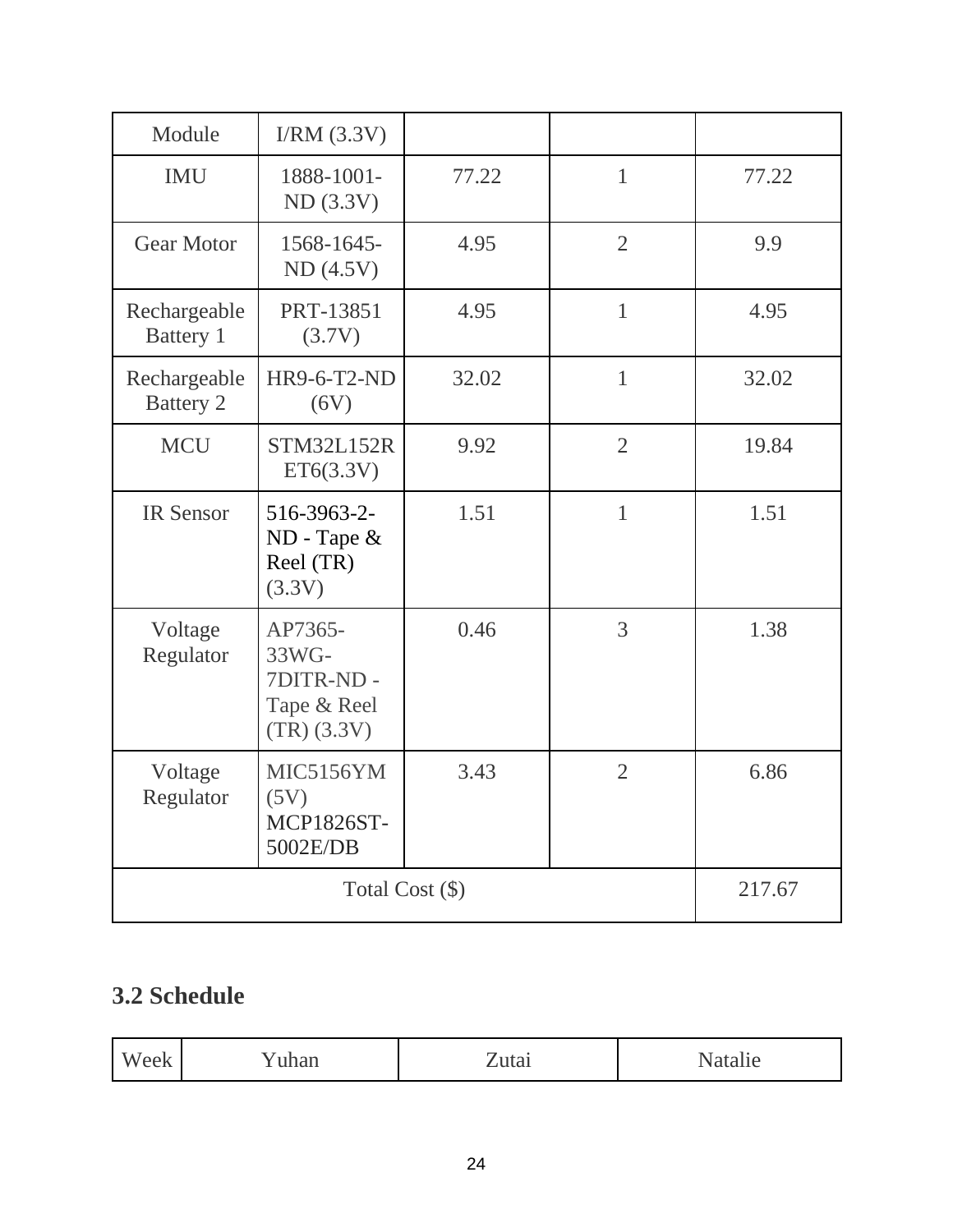| $\mathbf{1}$   | Complete PCB design.                                                 | Complete PCB design.             | Complete PCB design.                                              |
|----------------|----------------------------------------------------------------------|----------------------------------|-------------------------------------------------------------------|
|                | Complete design                                                      | Complete design                  | Complete design                                                   |
|                | document.                                                            | document.                        | document.                                                         |
| $\overline{2}$ | Refine PCB design.                                                   | Refine PCB design.               | Refine PCB design.                                                |
|                | Acquire parts needed                                                 | Get PCB design                   | Prepare for first round                                           |
|                | for the project.                                                     | approved.                        | PCB order.                                                        |
| 3              | Complete PCB board                                                   | Complete PCB board               | Complete PCB board                                                |
|                | assembly. Work on                                                    | assembly. Bluetooth              | assembly. Power                                                   |
|                | software code.                                                       | interface.                       | supply and other parts.                                           |
| $\overline{4}$ | Complete software<br>code.                                           | Work on driver/BT<br>connection. | Complete PCB board<br>assembly with<br>soldering and<br>mounting. |
| 5              | Test software code.<br>Perform full system<br>testing with software. | Test hardware system.            | Test hardware system.                                             |
| 6              | Complete individual                                                  | Complete individual              | Complete individual                                               |
|                | progress report.                                                     | progress report.                 | progress report.                                                  |
| $\overline{7}$ | Debug and complete                                                   | Debug and complete               | Debug and complete                                                |
|                | hardware system                                                      | hardware system                  | hardware system                                                   |
|                | testing.                                                             | testing.                         | testing.                                                          |
| 8              | Perform entire system                                                | Perform entire system            | Perform entire system                                             |
|                | testing with software.                                               | testing with software.           | testing with software.                                            |
| 9              | Final presentation and                                               | Final presentation and           | Final presentation and                                            |
|                | final paper.                                                         | final paper.                     | final paper.                                                      |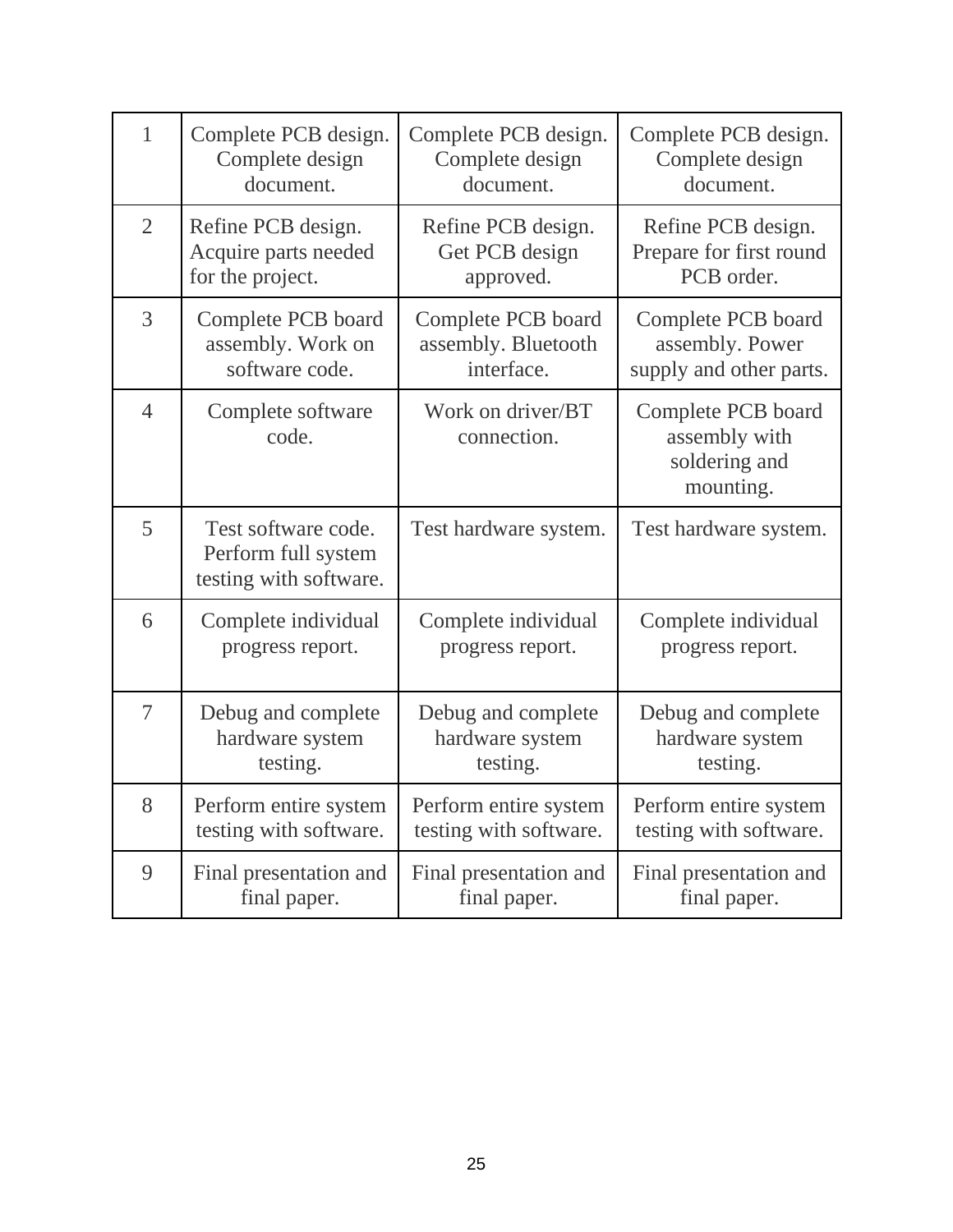## **4 Ethics and Safety**

Our project is to build a safe and convenient snack dispenser for cats. We will "uphold the highest standards of integrity and responsible behaviors" while we are working on this project, and we will make sure our final project is ethical [2]. Any resources we will be using for this project will be correctly cited, and any time we need to seek for help, we will always talk to our TA first.

One potential ethical problem of our product is that if there is any component so small in our final product that cats may eat them accidentlly. Based on our design, cats are only able to reach the dispenser (the bowl) and the special collar, and both these two parts should be big enough so that cats cannot swallow them. One other concern may be that the laser pointer is harmful for cats. However, since the laser pointer is constantly moving, cats are not supposed to have direct eye contact with it. If the owner chooses to directly use the laser to hurt his cat, it is really beyond the control, but we will include a safety instruction clearly stating the potential danger of misusing the laser pointer.

We will regulate our behaviors to avoid safety issues in the lab. We will not work alone in the lab, will not bring any food or drink to the lab room, will use both hands when connecting circuits, will notify our TA if anything is broken, and will clean up our workstation after we finish our work.

26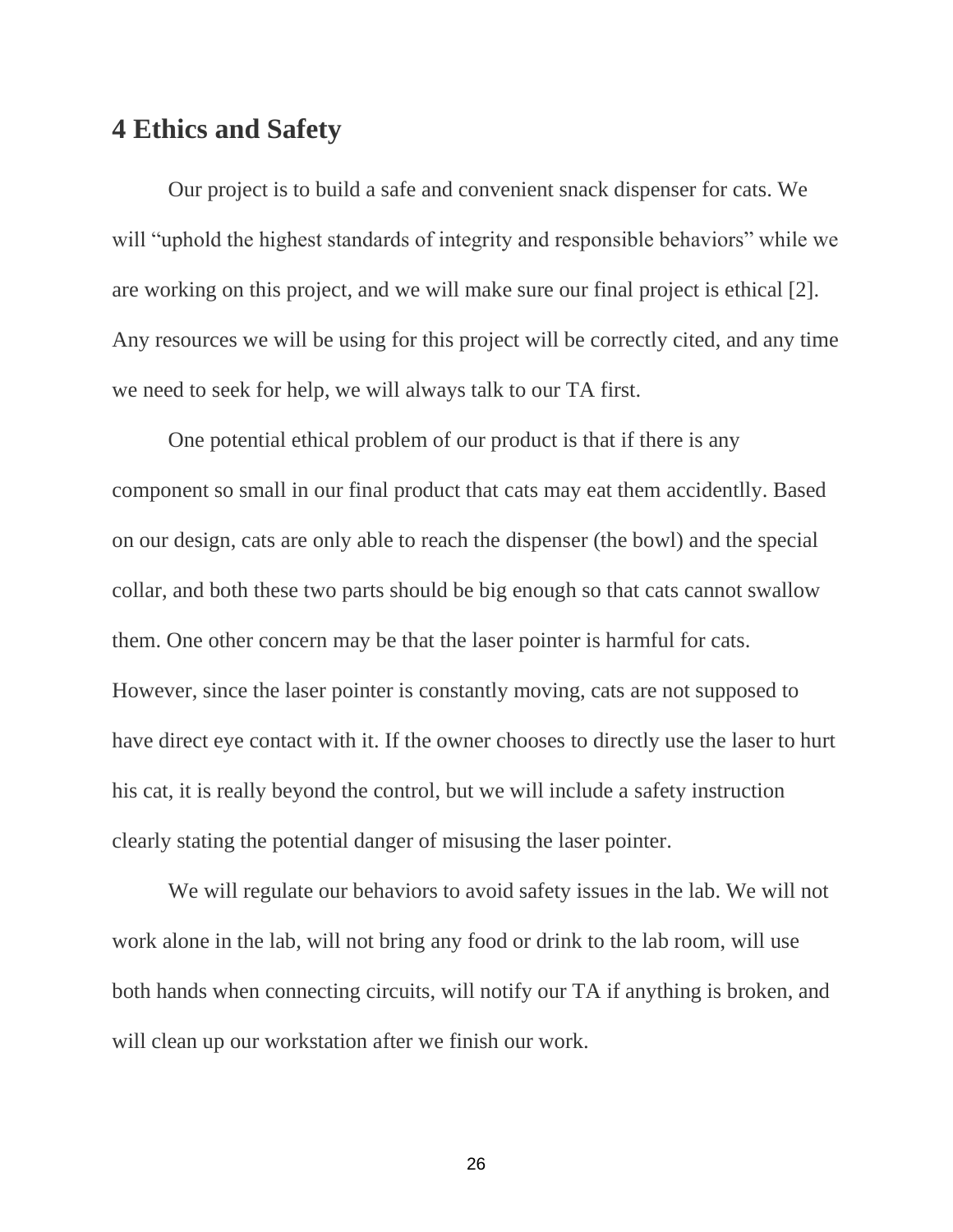## **5. References**

[1] University of Illinois, "Illini Success Annual Report 2019-2020," *Box*. [Online]. Available: https://uofi.app.box.com/s/1t8xj69117lrsqm7753ujnrg8yyrtcwn. [Accessed: 22- Feb-2022].

[2] "IEEE code of Ethics," *IEEE*. [Online]. Available:

https://www.ieee.org/about/corporate/governance/p7-8.html. [Accessed: 22-Feb-2022].

[3] E. I. T. S. Services, "Lab," *Lab:: ECE 445 - Senior Design Laboratory*. [Online]. Available: https://courses.engr.illinois.edu/ece445/lab/index.asp. [Accessed: 05-Mar-2022].

[4] BL654 Bluetooth Module with NFC. (n.d.). [Online]. Available:

[https://www.lairdconnect.com/wireless-modules/bluetooth-modules/bluetooth-5](https://www.lairdconnect.com/wireless-modules/bluetooth-modules/bluetooth-5-modules/bl654-series-bluetooth-module-nfc?adgroup=bl654&gclid=Cj0KCQiAjJOQBhCkARIsAEKMtO1Zy_axvInhJjpHQwP_JIdWqZookBmx0zbS74NrFFAdw_RG5eiXDNwaAkeYEALw_wcB&matchtype=%7Bmatchtype%7D&sncid=13&utm_campaign=Bluetooth&utm_medium=cpc&utm_source=google) [modules/bl654-series-bluetooth-module-](https://www.lairdconnect.com/wireless-modules/bluetooth-modules/bluetooth-5-modules/bl654-series-bluetooth-module-nfc?adgroup=bl654&gclid=Cj0KCQiAjJOQBhCkARIsAEKMtO1Zy_axvInhJjpHQwP_JIdWqZookBmx0zbS74NrFFAdw_RG5eiXDNwaAkeYEALw_wcB&matchtype=%7Bmatchtype%7D&sncid=13&utm_campaign=Bluetooth&utm_medium=cpc&utm_source=google)

[nfc?adgroup=bl654&gclid=Cj0KCQiAjJOQBhCkARIsAEKMtO1Zy\\_axvInhJjpH](https://www.lairdconnect.com/wireless-modules/bluetooth-modules/bluetooth-5-modules/bl654-series-bluetooth-module-nfc?adgroup=bl654&gclid=Cj0KCQiAjJOQBhCkARIsAEKMtO1Zy_axvInhJjpHQwP_JIdWqZookBmx0zbS74NrFFAdw_RG5eiXDNwaAkeYEALw_wcB&matchtype=%7Bmatchtype%7D&sncid=13&utm_campaign=Bluetooth&utm_medium=cpc&utm_source=google) [QwP\\_JIdWqZookBmx0zbS74NrFFAdw\\_RG5eiXDNwaAkeYEALw\\_wcB&match](https://www.lairdconnect.com/wireless-modules/bluetooth-modules/bluetooth-5-modules/bl654-series-bluetooth-module-nfc?adgroup=bl654&gclid=Cj0KCQiAjJOQBhCkARIsAEKMtO1Zy_axvInhJjpHQwP_JIdWqZookBmx0zbS74NrFFAdw_RG5eiXDNwaAkeYEALw_wcB&matchtype=%7Bmatchtype%7D&sncid=13&utm_campaign=Bluetooth&utm_medium=cpc&utm_source=google) [type=%7Bmatchtype%7D&sncid=13&utm\\_campaign=Bluetooth&utm\\_medium=c](https://www.lairdconnect.com/wireless-modules/bluetooth-modules/bluetooth-5-modules/bl654-series-bluetooth-module-nfc?adgroup=bl654&gclid=Cj0KCQiAjJOQBhCkARIsAEKMtO1Zy_axvInhJjpHQwP_JIdWqZookBmx0zbS74NrFFAdw_RG5eiXDNwaAkeYEALw_wcB&matchtype=%7Bmatchtype%7D&sncid=13&utm_campaign=Bluetooth&utm_medium=cpc&utm_source=google) [pc&utm\\_source=google.](https://www.lairdconnect.com/wireless-modules/bluetooth-modules/bluetooth-5-modules/bl654-series-bluetooth-module-nfc?adgroup=bl654&gclid=Cj0KCQiAjJOQBhCkARIsAEKMtO1Zy_axvInhJjpHQwP_JIdWqZookBmx0zbS74NrFFAdw_RG5eiXDNwaAkeYEALw_wcB&matchtype=%7Bmatchtype%7D&sncid=13&utm_campaign=Bluetooth&utm_medium=cpc&utm_source=google) [Accessed: February 9, 2022].